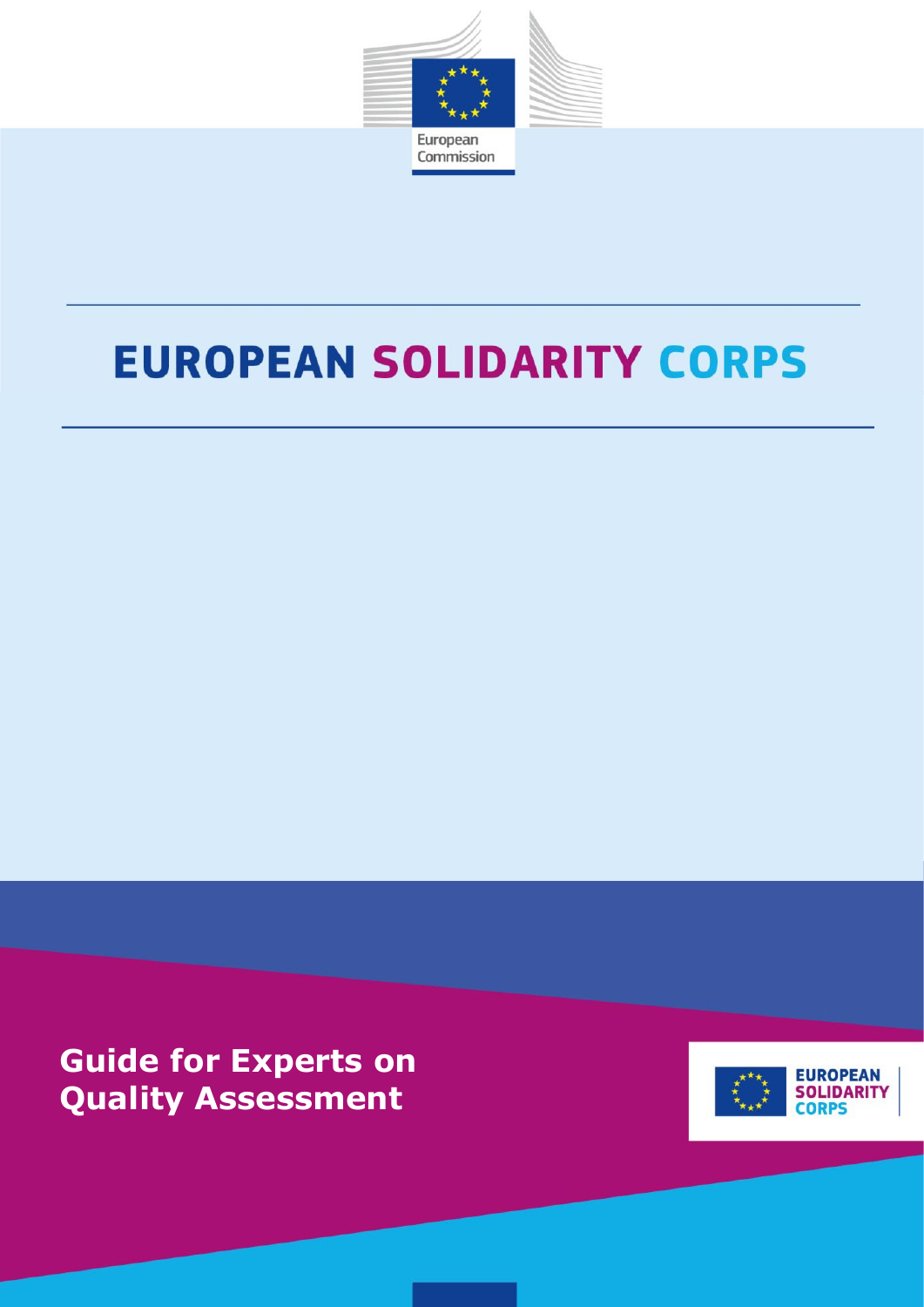

# **Table of contents**

| 1 <sub>1</sub>                                                                     |                                                                                    |  |
|------------------------------------------------------------------------------------|------------------------------------------------------------------------------------|--|
| $\overline{2}$ .                                                                   |                                                                                    |  |
|                                                                                    |                                                                                    |  |
|                                                                                    | APPOINTMENT OF EXPERTS, CODE OF CONDUCT AND PREVENTION OF CONFLICT OF INTERESTS  4 |  |
| 3.                                                                                 |                                                                                    |  |
|                                                                                    |                                                                                    |  |
|                                                                                    |                                                                                    |  |
|                                                                                    |                                                                                    |  |
|                                                                                    |                                                                                    |  |
|                                                                                    |                                                                                    |  |
| $\Delta$ .                                                                         |                                                                                    |  |
|                                                                                    |                                                                                    |  |
|                                                                                    |                                                                                    |  |
| 5.1                                                                                |                                                                                    |  |
|                                                                                    |                                                                                    |  |
|                                                                                    |                                                                                    |  |
| ANNEX I - DECLARATION ON THE PREVENTION OF CONFLICTS OF INTEREST AND DISCLOSURE OF |                                                                                    |  |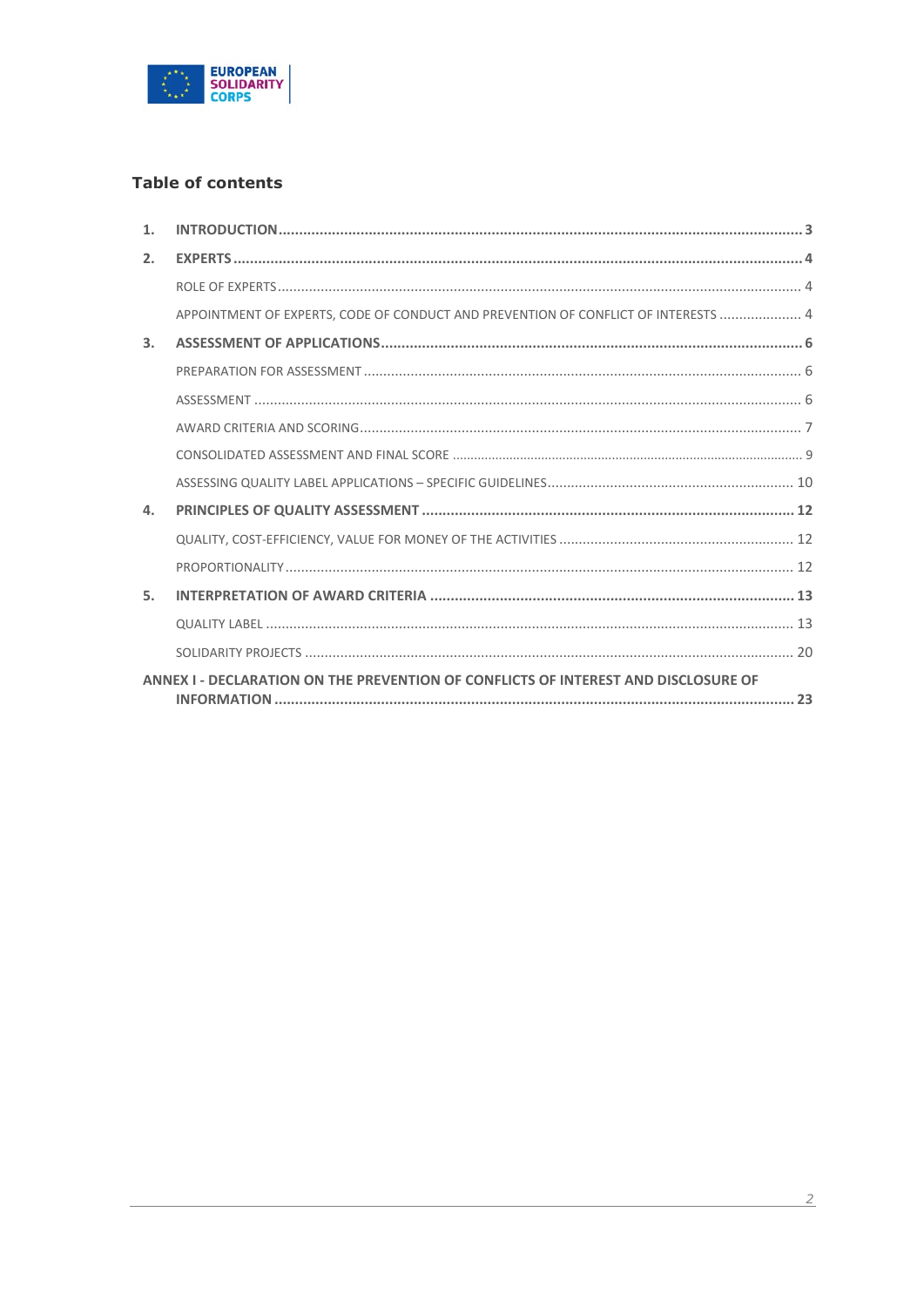

# <span id="page-2-0"></span>**1. Introduction**

A large part of the European Solidarity Corps is implemented under the indirect management mode. This means that National Agencies are in charge of the selection of projects to be funded under actions entrusted to them by the European Commission. National Agencies are also in charge of awarding the Quality Labels<sup>1</sup>. National Agencies assess proposals<sup>[2](#page-2-2)</sup> with the assistance of independent experts to ensure that only those of the highest quality are selected for funding and that only organisations fulfilling specified criteria obtain a Quality Label. Thus, the final decision on the selection or rejection of applications and on the awarding of Quality Label is taken by the National Agencies.

This Guide for Experts is a tool for experts when assessing applications submitted under the European Solidarity Corps. It provides instructions and guidance in order to ensure a standardised and high-quality assessment of applications for the actions managed by the National Agencies.

The Guide for Experts provides information on:

- the role and appointment of experts;
- the principles of the assessment;
- the assessment process in practice;
- information on how to assess the award criteria for each action.

This guide applies for the following application forms:

- Quality Label and Quality label for lead organisations (ESC50)
- Solidarity projects (ESC30).

<span id="page-2-1"></span> $<sup>1</sup>$  For Quality Label, please refer to the additional information to be published on the website of the National Agencies closer</sup> to the relevant submission deadline. <sup>2</sup> The terms "proposal" and "application" are used interchangeably in this Guide.

<span id="page-2-2"></span>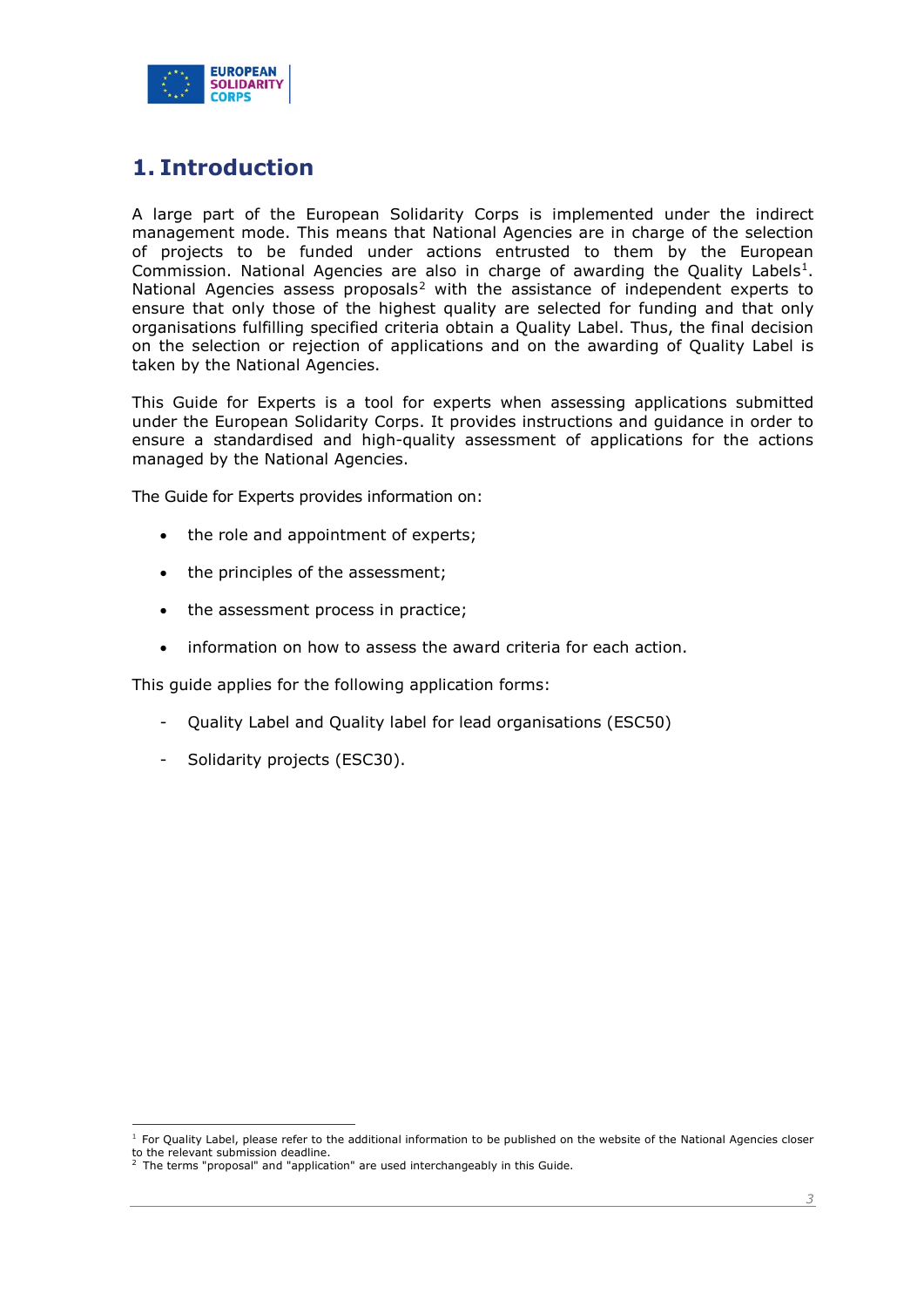

# <span id="page-3-0"></span>**2. Experts**

## <span id="page-3-1"></span>**2.1. Role of experts**

The assessment and selection of applications is organised based on a peer review system following a transparent process that guarantees impartiality and equal treatment of all applicants.

The role of experts is important to ensure a fair, impartial, consistent and accurate assessment of project applications according to the criteria relevant for each action.

The assessment is an essential part of the selection procedure. Based on the experts' assessment, a list of applications is established, which serves as a basis for the National Agency to take the award decision, following the proposal of the evaluation committee.

Based on the experts' comments, the National Agency shall provide feedback to the applicants on the quality of their application in order to ensure transparency and help non-selected applicants improve their possible future applications.

#### <span id="page-3-2"></span>**2.2. Appointment of experts, code of conduct and prevention of conflict of interests**

Experts are appointed based on their skills and knowledge in the areas in which they are asked to assess applications. It is encouraged to also include experts with expertise in the inclusion and diversity field.

To ensure their independence, the names of the experts are not made public. Experts are required to perform the assessment to the highest professional standards and within the deadline agreed with the National Agency.

Through the appointment by the National Agency experts are bound to a code of conduct as set out in the appointment letter or contract with the expert. All information related to the assessment process is strictly confidential. Therefore, experts are not allowed to disclose any information about the applications submitted and results of the assessment and selection to the public.

The assessment of applications can be undertaken by minimum 1 expert, who can be either internal or external to the National Agency, as following:

#### **European Solidarity Corps Quality Label for host/support organisations:**

− the application will be assessed by minimum 1 expert (internal or external);

#### **European Solidarity Corps Quality Label for lead organisations:**

− the application will be assessed by minimum 2 experts (internal or external);

#### **Solidarity Projects:**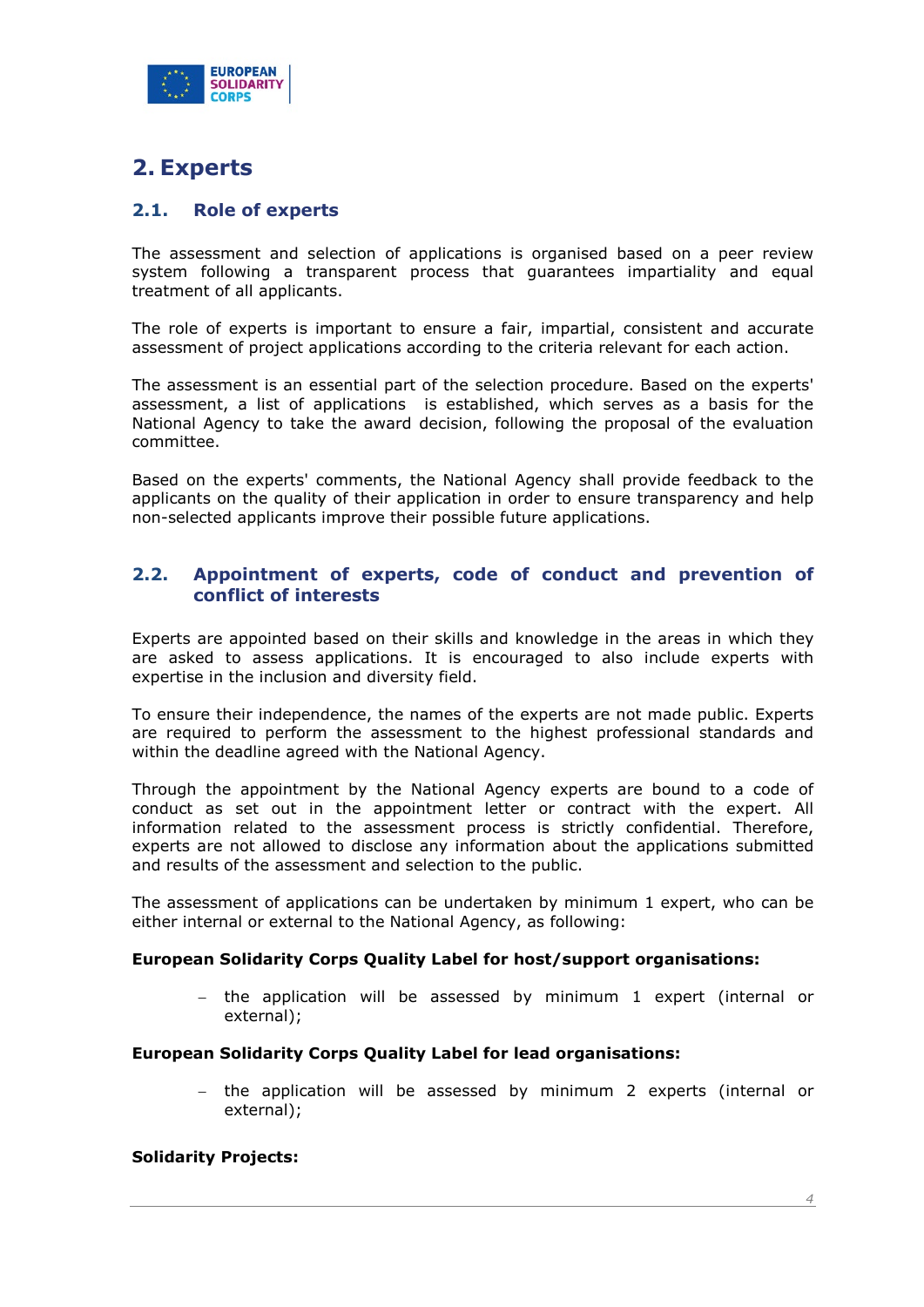

- − if the grant requested is less than or equal to EUR 60.000, the application will be assessed by minimum 1 expert (internal or external):
- − if the grant requested is higher than EUR 60.000, the application will be assessed by minimum 2 experts (internal or external).

The NAs are advised to involve as much as possible external experts in the assessment of the Quality Label, to increase the objectiveness of the exercise.

Experts can also be appointed from another participating country than the one of the National Agency.

Experts must not be in situation of conflict of interest<sup>[3](#page-4-0)</sup> in relation to the proposals on which they are requested to give their opinion. To this end, they must sign a declaration provided by the National Agency that no such conflict of interest exists and that they undertake to inform the National Agency should such conflict arise (cf. template in Annex I to this Guide). The same declaration binds experts to confidentiality. On completion of the assessment, by validating their individual assessment, experts confirm that they have no conflict of interest with respect to the assessment of that particular application.

As the Quality Label call is open and continuous the experts and evaluation committee members should sign declarations before each separately received application for Quality Label. Alternatively, the NA could also accept a single declaration for several Quality Label applications, if the experts assess them in batches.

Persons involved in an application for the action and selection round under assessment (i.e advisors that support the applicant to develop and submit the application form) are considered as being in a conflict of interest for that selection round and will not be appointed experts.

When a potential conflict of interest is reported by the expert or brought to the attention of the National Agency by any means, the National Agency will consider the circumstances and decide either to exclude the expert from the assessment of the given application or the whole selection round or allow the expert to take part in the assessment, depending on the objective elements of information at its disposal.

<span id="page-4-0"></span>Financial Regulation Art. 61(3): « ... a conflict of interests exists where the impartial and objective exercise of the functions of a financial actor or other person, is compromised for reasons involving family, emotional life, political or national affinity, economic interest or any other direct or indirect personal interest.»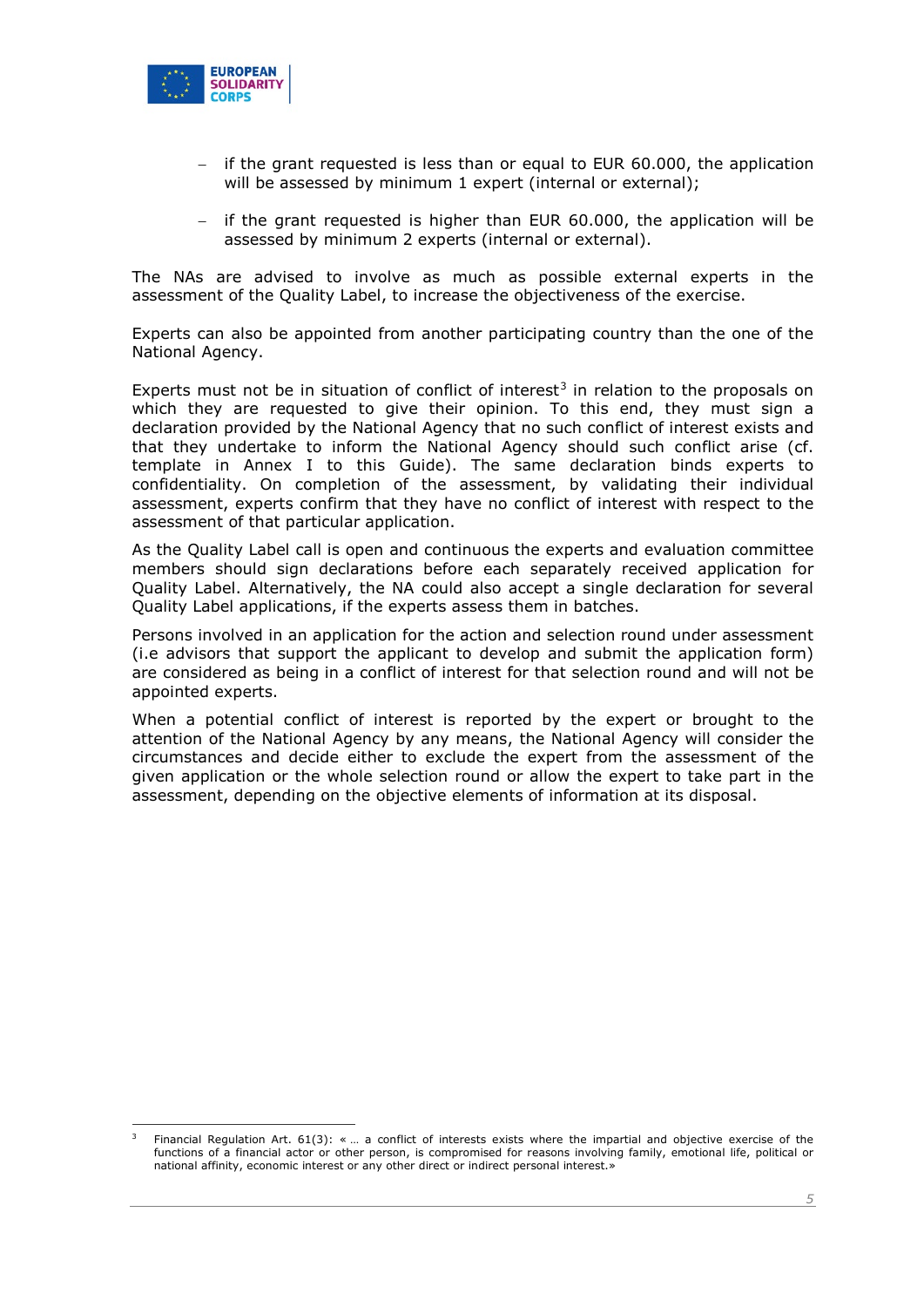

# <span id="page-5-0"></span>**3. Assessment of applications**

#### <span id="page-5-1"></span>**3.1. Preparation for assessment**

Before the start of the assessment, the experts need to be briefed by the National Agency on the Programme and the action under assessment, as well as on the assessment process and procedures.

Experts will be provided with the reference documents for the assessment and get access to the online evaluation tool , where they will perform the assessment using the standard quality assessment forms.

Before starting the assessment of applications, experts must:

- have a sound knowledge of the European Solidarity Corps Guide which provides all necessary information to potential applicants on the Corps in general and on the actions for which they can apply for a grant;
- acquire an in-depth knowledge of relevant European policies and quality frameworks, the European Solidarity Corps principles, the action concerned and its objectives;
- have an in-depth understanding of the award criteria applicable to the applications under assessment;
- know the content and structure of the application form;
- be familiar with all the reference documents and tools provided by the National Agency.
- have EU Login account created and access to the IT tools of the European Commission configured by the National Agency.

Experts have to read the applications carefully before completing the quality assessment form. It is recommended to read several applications before assessing any one of them in full: this allows experts to benchmark answers in different sections of the applications.

Each expert works individually and independently, gives scores and comments for each criterion and summarises his/her assessment in the quality assessment form in the language specified by the National Agency.

#### <span id="page-5-2"></span>**3.2. Assessment**

The standard quality assessment forms – embedded in the Online Expert Evaluation Tool/Assessment Module - are established by the European Commission and used in all participating Countries in order to ensure a coherent assessment of applications across the countries.

When assessing, experts have to:

- participate in the briefing organised by the National Agency;
- use the specialised IT tools provided by the European Commission with access granted by the National Agency;
- liaise with the National Agency for any issues related to the use of the IT tools provided by the European Commission;
- examine the issues to be considered under each award criterion;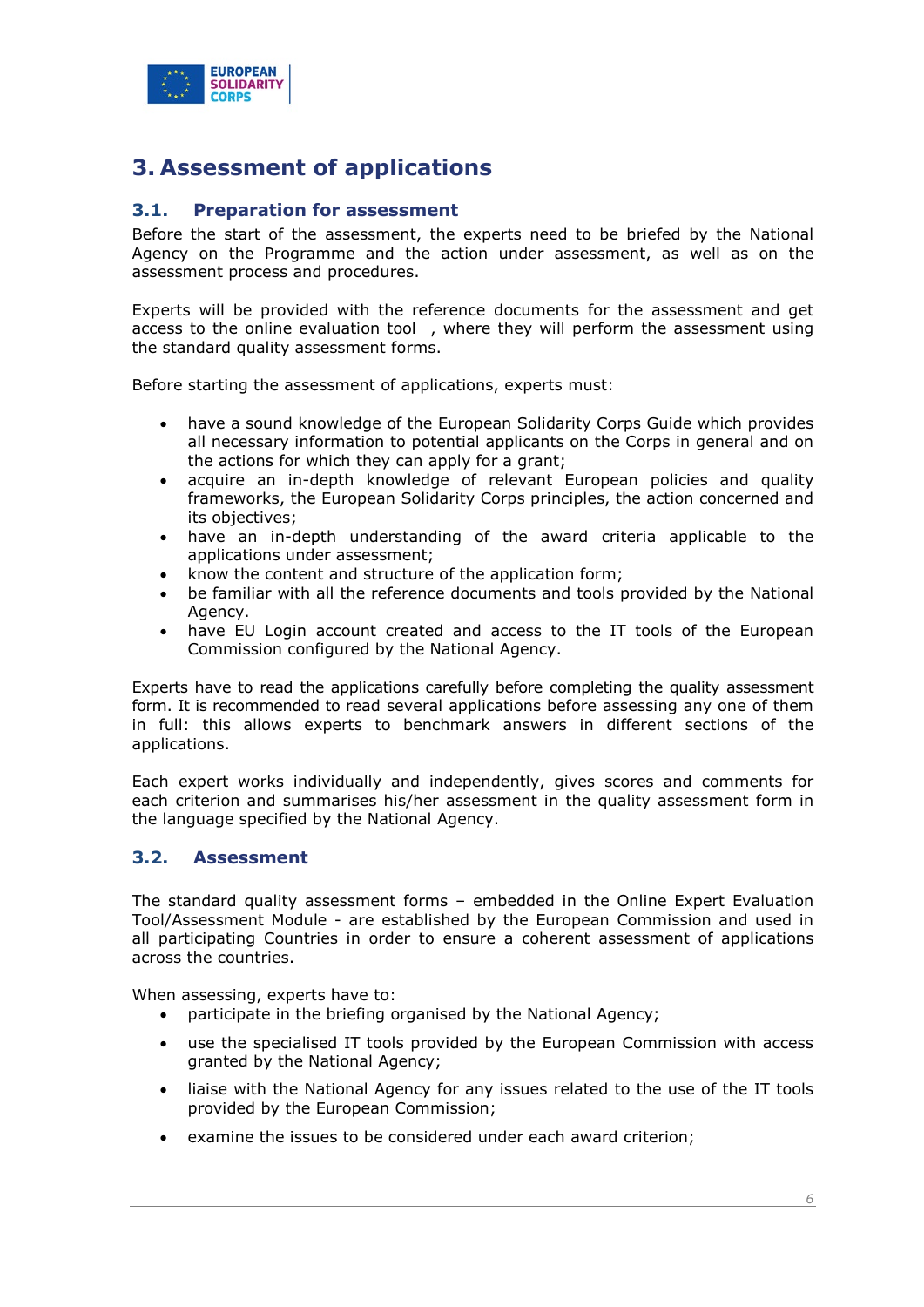

- enter scores for each applicable criterion and provide comments on each criterion and on the application as a whole;
- fill in the section on 'typology questions' (a set of yes/no questions that concern specific details of the application);
- consolidate the individual assessments if more than one assessor is involved per application
- approve each consolidated assessment where the expert in question is not the consolidator

#### <span id="page-6-0"></span>**3.3. Award criteria and scoring**

Experts assess applications only against the award criteria defined in the European Solidarity Corps Guide.

Each award criterion is defined through several elements which must be taken into account but must not be scored separately by experts when analysing an application. These elements form an exhaustive list of points to be considered before giving a score for the given criterion. They are intended to help experts arrive at the final assessment of the criterion in question.

In order to give clear guidance to experts on how individual elements of analysis should be assessed, further information is provided in Annex II to this Guide.

When assessing applications against award criteria experts make a judgement on the extent to which applications meet the defined criteria. This judgement must be based on the information provided in the application. Experts cannot assume information that is not explicitly provided. Information relevant for a specific award criterion may appear in different parts of the application and experts must take all of it into account when scoring the award criterion.

Unless specifically instructed to do so, experts are in not allowed to contact applicants directly. In case of any problems arising during the assessment, experts should contact the National Agency. The evaluation committee will decide whether the applicant needs to provide additional information or clarifications, or if the application should be assessed in the form it has been submitted. The evaluation committee (through a functional mailbox) is the only contact point of the applicant regarding his/her application and for the experts regarding any issue with his/her support tasks. Experts must duly consider the type of project or organisation, the scale of the activities and/or the grant requested when analysing the applications. As projects may vary widely in terms of their size, complexity, experience and capacity of the participating organisations, whether they are more process- or result-oriented etc., experts have to apply the proportionality principle when assessing all award criteria.

An application can receive a maximum of 100 points for all criteria relevant for the action, as seen in the table below.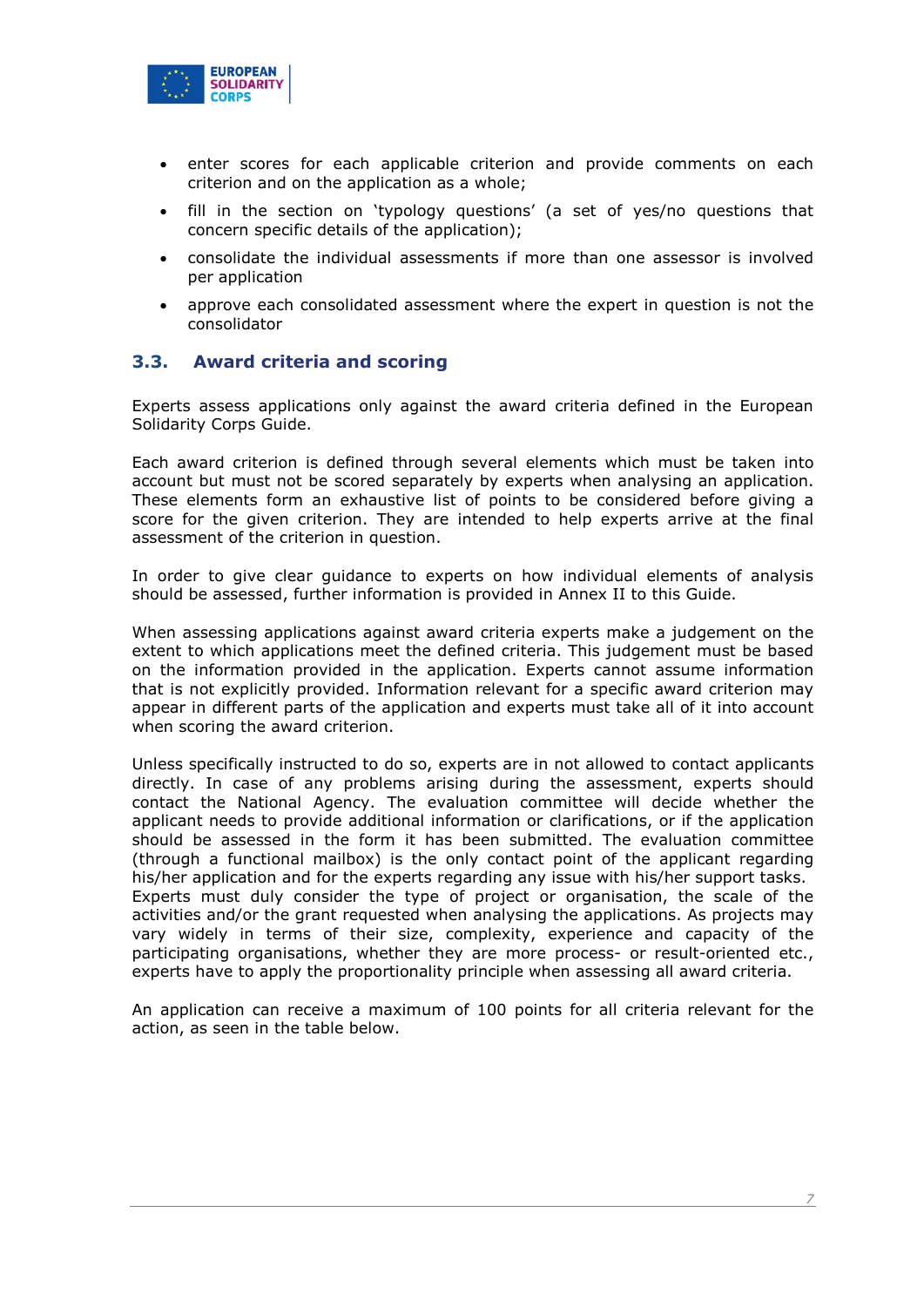

| <b>Solidarity Projects</b>         |                          | <b>Quality Label for lead organisations</b> |                          |
|------------------------------------|--------------------------|---------------------------------------------|--------------------------|
| <b>Award criteria</b>              | <b>Maximum</b><br>scores | <b>Award criteria</b>                       | <b>Maximum</b><br>scores |
| Relevance, rationale and<br>impact | 40                       | Strategic approach                          | 50                       |
| Quality of project design          | 40                       | Project management<br>and coordination      | 50                       |
| Quality of project<br>management   | 20                       |                                             |                          |
| <b>TOTAL</b>                       | 100                      |                                             | 100                      |

Experts assess the application on the basis of the given award criteria and score each criterion with their applicable maximum of points as set out in the table above. The total number of points out of a maximum of 100 for each application is the sum of the scores given for each award criterion.Experts cannot use half points or decimals in their individual assessment.

In order to be considered for funding, an application submitted to a National Agency has to:

score at least: 60 points in total

and

score at least half of the maximum points for each award criterion.

These two conditions apply to Quality Label for lead organisations and solidarity projects. Applications for Quality Label do not score points, the result of the assessment can only be positive or negative.

Within the maximum number of points per award criterion, ranges of scores are defined that correspond to a fixed definition of the expected quality standard so that a coherent approach is implemented, across experts and countries. The standards are as follows:

- Very good the application addresses all relevant aspects of the criterion in question convincingly and successfully. The answer provides all the information and evidence needed and there are no concerns or areas of weakness.
- Good the application addresses the criterion well, although some small improvements could be made. The answer gives clear information on all or nearly all of the evidence needed.
- Fair the application broadly addresses the criterion, but there are some weaknesses. The answer gives some relevant information, but there are several areas where detail is lacking or the information is unclear.
- Weak the application fails to address the criterion or cannot be judged due to missing or incomplete information. The answer does not address the question asked, or gives very little relevant information.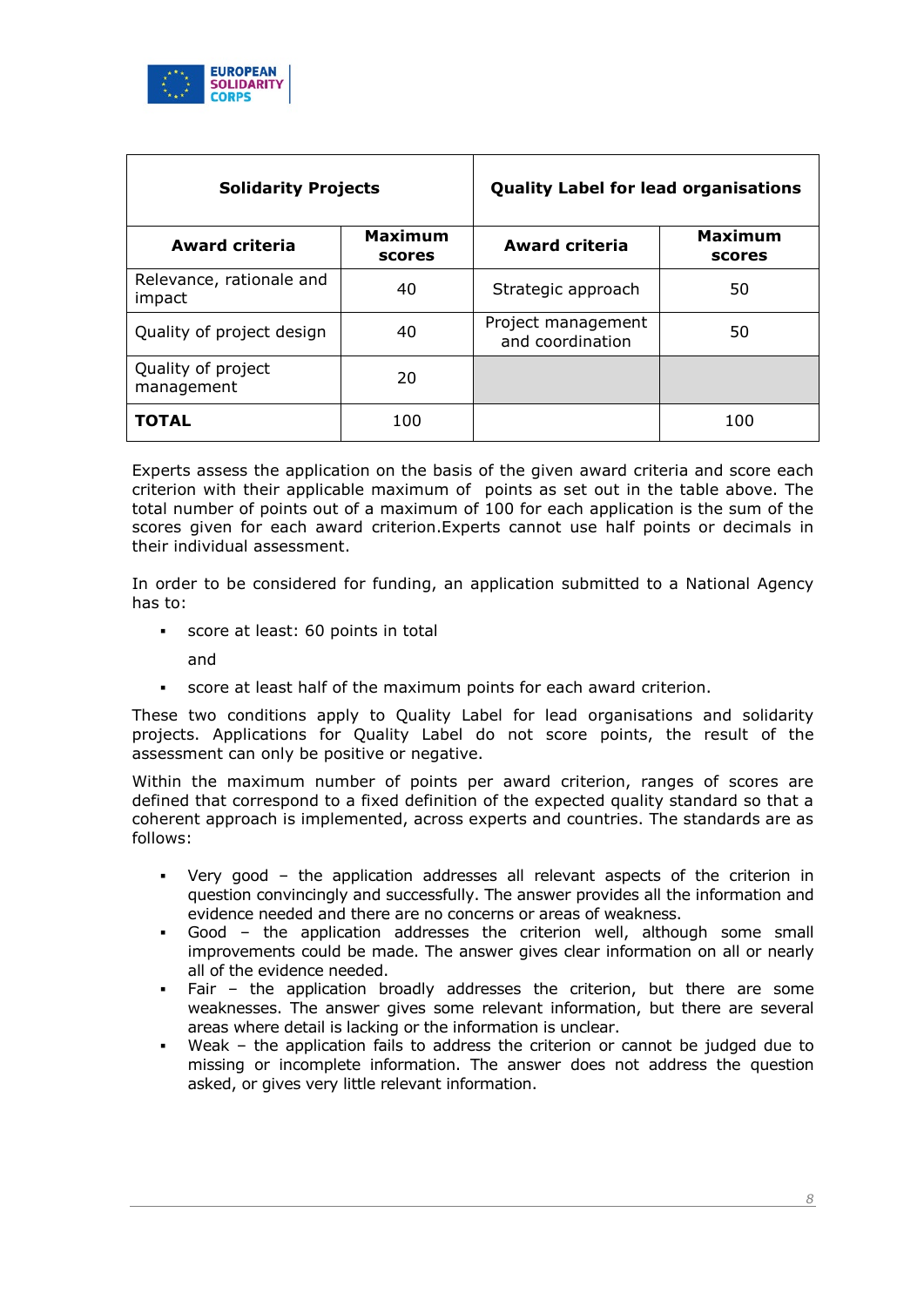

The table below shows the ranges of scores for the individual quality standards depending on the maximum score that can be awarded to the relevant award criterion.

| Maximum<br>score |           |           | <b>Range of scores</b> |          |
|------------------|-----------|-----------|------------------------|----------|
|                  | Very good | Good      | Fair                   | Weak     |
| 50               | $43 - 50$ | 34-42     | $25 - 33$              | $0 - 24$ |
| 40               | $34 - 40$ | $28 - 33$ | $20 - 27$              | $0 - 19$ |
| 20               | 17-20     | 14-16     | 10-13                  | ი-9      |

Experts are expected to give comments on each award criterion and, in their comments, refer explicitly to the elements of analysis under the relevant criterion. The comments on each award criterion have to reflect and justify the score given for it.

At the end of the assessment, experts give overall comments on the application as a whole. In the comments, experts must provide a thorough analysis of the application highlighting its relative strengths and weaknesses and indicating what improvements could be made.

As their comments will be used by National Agencies to provide feedback to applicants, experts must pay particular attention to clarity, consistency and appropriate level of detail.

As part of the quality assessment, experts check the grant application for accuracy and consistency. In particular, they analyse the coherence of the grant request in relation to the proposed activities and results. In case the application is of sufficient quality to receive a grant but such coherence is missing, experts can suggest a reduction of the grant amount requested, specifying clearly the grant items and the reasons why they are considered incoherent, excessive or disproportionate. However, it is the National Agency that ultimately decides on the grant amount that is awarded to successful applicants. Experts may not suggest a higher grant than the amount requested by the applicant.

The National Agency monitors the quality of expert assessments and can require the expert to revise the assessment should the necessary quality standard not be met.

Experts must assess all applications in full, regardless of the score given to any award criterion.

If the experts notice during the assessment that the same or similar text appears in two or more applications submitted under a given selection round, as well as any other indications of possible double submissions and overlaps, they must inform the National Agency about that immediately.

#### <span id="page-8-0"></span>**3.4. Consolidated assessment and final score**

In case an application is assessed by only one expert, then that expert's assessment determines the final score and comments.

In case of applications assessed by two experts, the two individual assessments will be consolidated in order to arrive at the final score and comments for the application. The final score may not include decimals.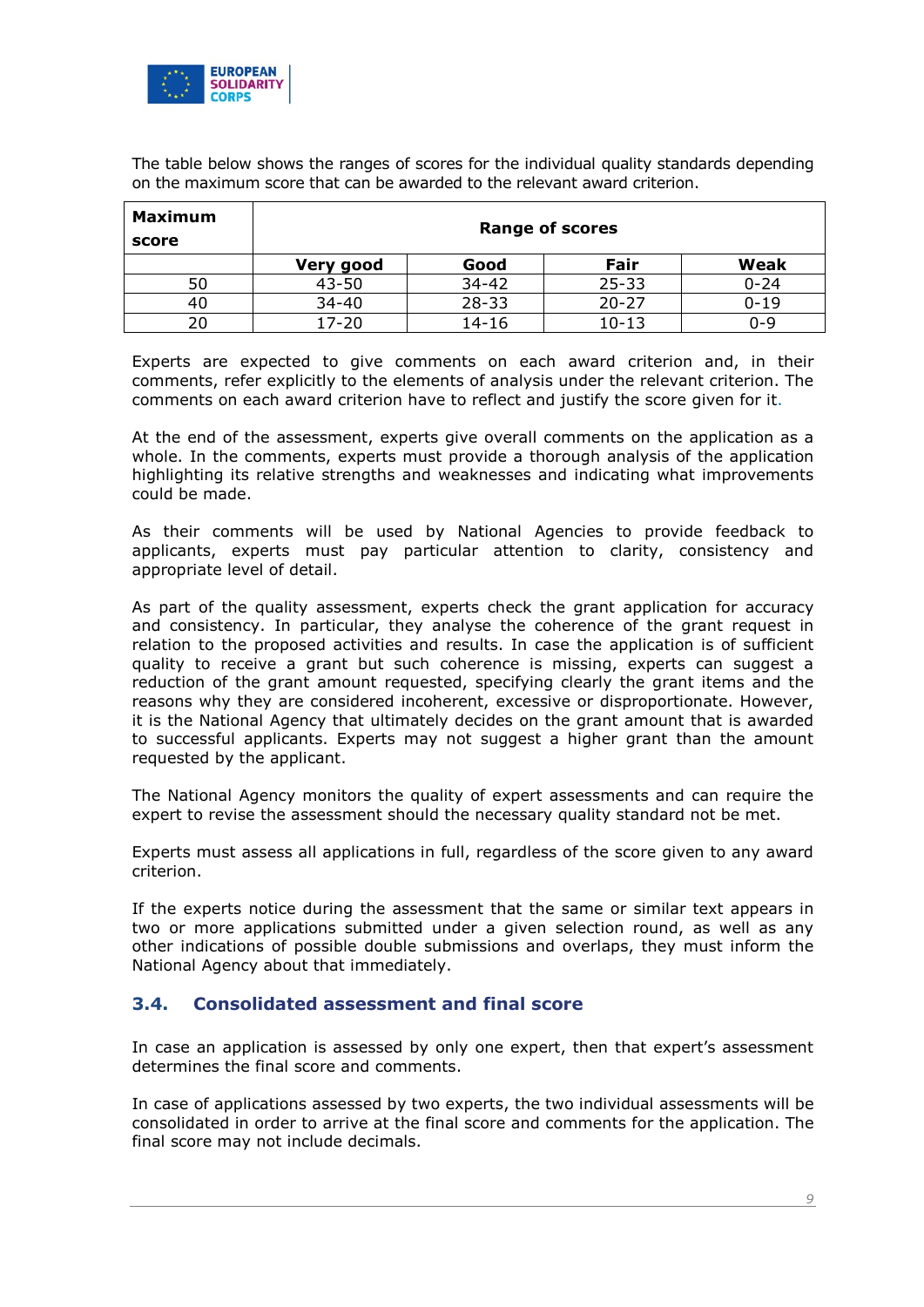

If the difference between the assessments of the two experts is less than 30 points of the total score for the application, one of both experts is requested to prepare a consolidated assessment in terms of scores and comments. The consolidated assessment should always take into account the preceding individual assessments but the final version may differ in terms of numerical score and comments.

The consolidation needs to be based on agreement between the two experts and provides a final recommendation to the National Agency on the grant amount to be awarded to the applicant or if the Quality Label may be attributed to the organisation. In case the two experts fail to agree on the consolidation, the National Agency will decide on the need for an independent assessment by a third expert.

In case there is a difference of 30 points or more in the assessment results of both experts, the National Agency will ask a third expert to undertake an additional independent assessment of the application. This requirement does not apply in case both experts have scored the application under the thresholds for acceptance for the action. The final score will then be determined by the two assessments that are closest in terms of their overall score and the most extreme assessment will not be taken into account for the consolidated assessment. Consolidation of the two closest individual assessments will then follow the same rules as explained above.

The consolidated assessment is considered the final experts' assessment of a given application. It means that in case of applications for a grant, the consolidated assessment forms the basis for ranking the application on the list of eligible grant applications, while in case of applications for Quality Label, it determines if the applicant will receive the Quality Label or not.

# <span id="page-9-0"></span>**3.5. Assessing Quality Label applications – specific guidelines**

For the Quality Label organisations can apply in a single application form (ESC50) for:

- Quality Label Host role
- Quality Label Support role
- Quality Label for Lead organisation

The Quality Label for lead organisation can only be awarded to organisations that have already been awarded a Quality Label for host and/or support role.

When assessing this type of Quality Label, the experts may come across two scenarios:

- 1. The organisation already holds a Quality Label for host and/or support role, which may have been awarded under the previous programme or under the current programme. In this case, a simplified application form is received, containing information relevant for the award of lead organisation type of Quality Label. If needed, the expert may be given access to the awarded Quality Label application and assessment results. This should help the experts gain context to judge and score the Activity Plan proposed by the applicant.
- 2. The organisation does not hold a Quality Label. In this case, a full application is received, containing all sections relevant for the award of a Quality Label for host and/or support organisation and sections relevant for the lead organisation. The experts will first evaluate whether the applicant should be awarded a Quality Label for host and/or support and then they will proceed to evaluate and score the sections relevant for the lead organisations type.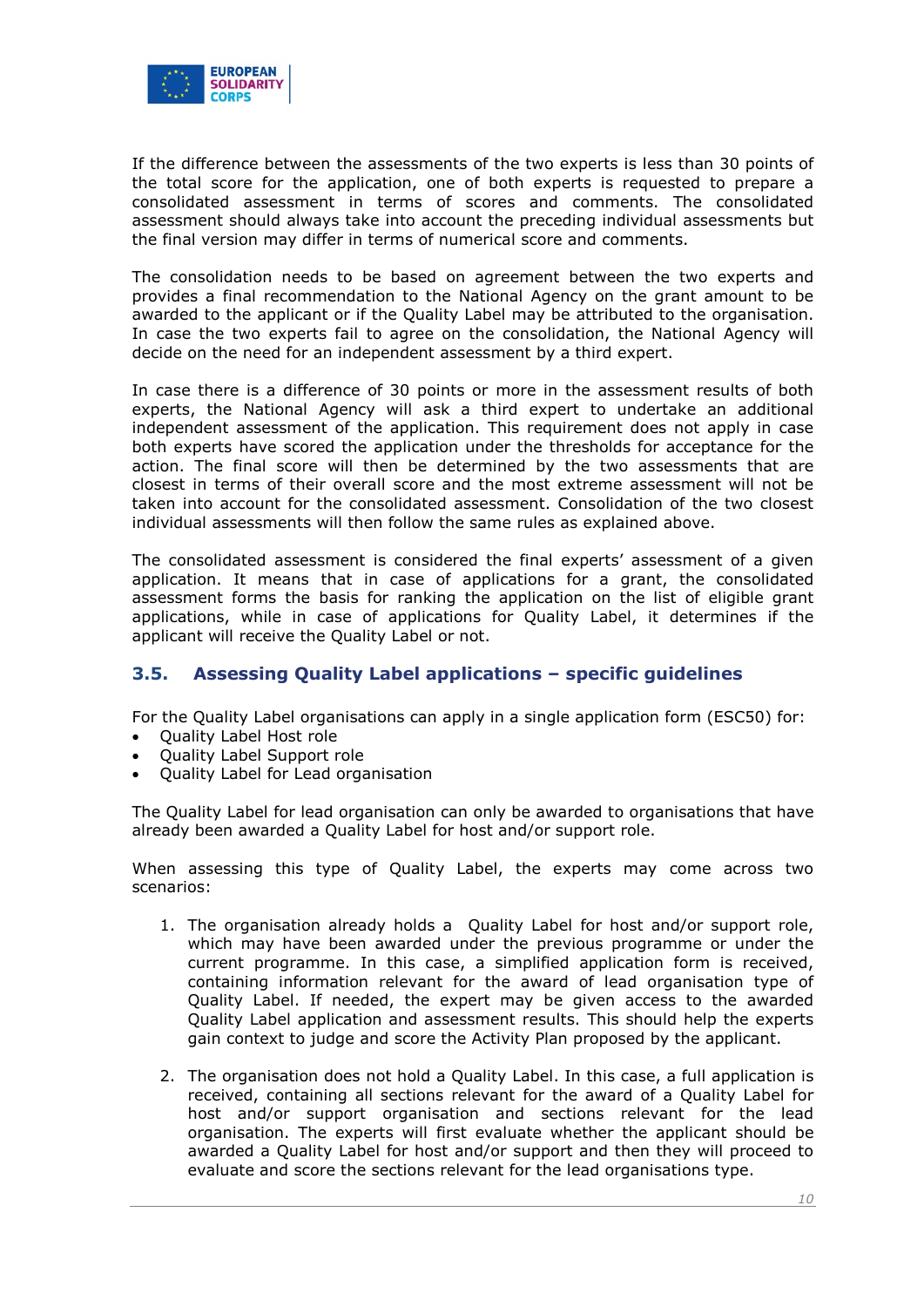

Experts should note that organisations applying for the Quality Label for host role may encode several locations. These need to be assessed independently, as some may be approved while others may be rejected.

#### **3.5.1. Carrying out site visits and/or interviews with applicants during the assessment of applications for Quality Label**

All Quality Label applications are evaluated by the evaluation committee supported by experts (internal or external).

In the second scenario described in the section above, the experts assessing the sections relevant to the Quality Label for host and/or support may perform on-site visits or remote interviews during their assessment.

On-site visits cannot be performed by the experts assessing the sections relevant to the Quality Label for lead organisations. If the expert assessing the host/support role carries out a site-visit to the applicant organisation then the same expert cannot assess the application for lead role.

The National Agency will establish a clear methodology for carrying out site visits in order to ensure equal treatment of applicants. This methodology will be observed by both external and internal experts and will be included in the relevant documents (appointment letter for internal experts or contract for external experts).

The members of the evaluation committee cannot participate in on-site visits. Contacts with applicants before the award is prohibited outside the following circumstances:

- All communications between the evaluation committee and the applicants will take place through the functional mailbox indicated in the call for proposals;
- The purpose of these contacts is to clarify a situation which the committee is not in a position to assess properly, and the clarification does not substantially change the proposal.

The principle of equal treatment of applicants has to be respected at all times. Any contact with the applicant in the cases pointed above may not give rise to any legitimate expectations on the part of the contacted applicants.

The experts (internal and/or external) may not be part of the evaluation committee.

The evaluation committee will take a decision based on the report submitted by the experts and the application submitted by the applicant.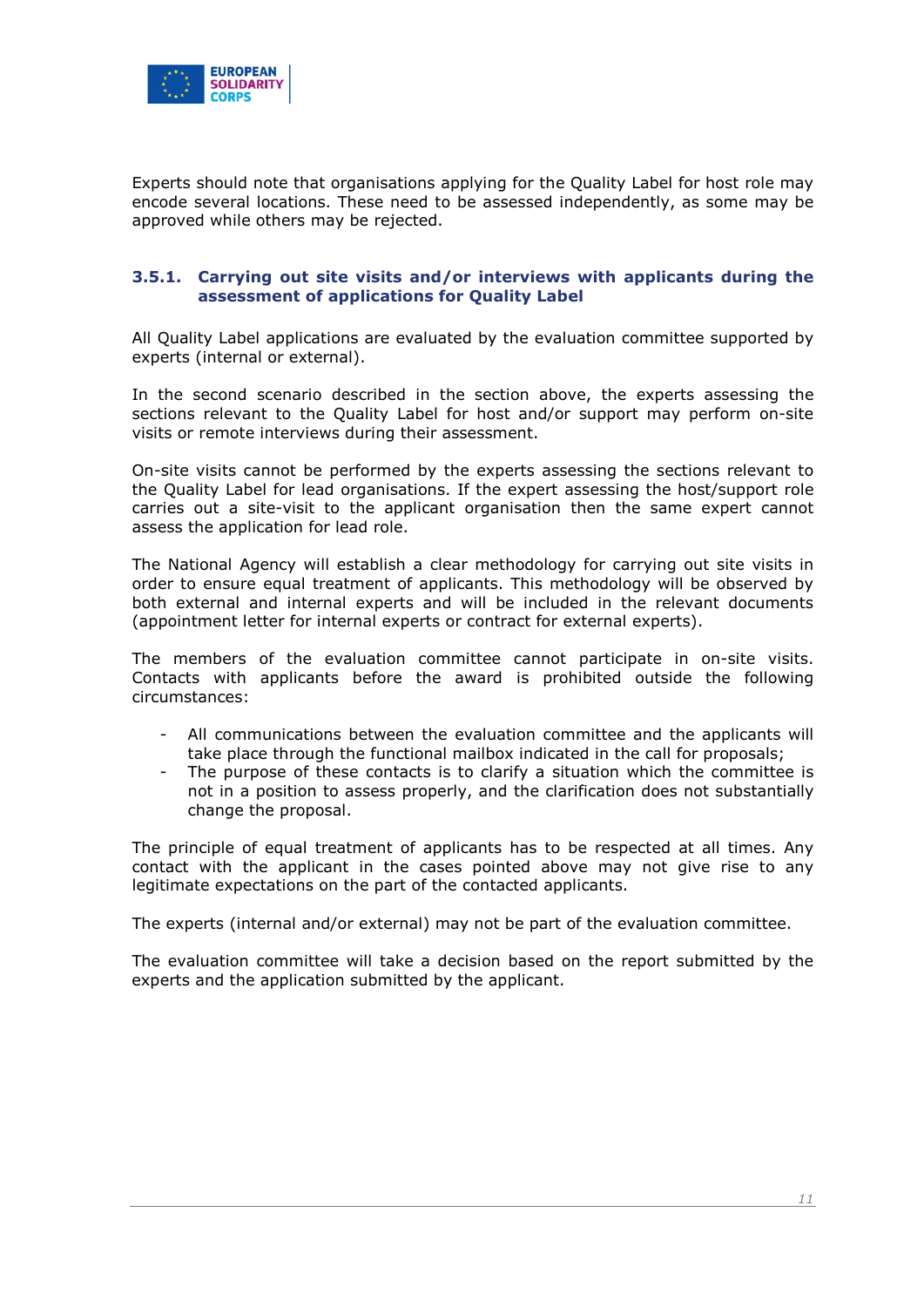

# <span id="page-11-0"></span>**4. Principles of quality assessment**

# <span id="page-11-1"></span>**4.1. Quality, cost-efficiency, value for money of the activities**

The funding rules of European Solidarity Corps actions managed by National Agencies are largely based on unit costs (i.e. amounts are calculated per day, per participant etc.). Experts may assess that some of the units indicated in an application form are not to be considered, even for projects deserving a high scoring. They may therefore propose a reduction of these units. This may determine a reduction of the grant awarded by the NA, if the project is selected for funding. This approach applies to both solidarity projects and the activity plan of the applicant for Quality Label for lead organisation.

Experts could recommend to remove an activity type from the activity plan if the organisation doesn't demonstrate appropriate understanding of its specificities and measures to implement such activities to high standards.

# <span id="page-11-2"></span>**4.2. Proportionality**

Experts shall assess the quality of the planned activities, intended goals, expected impact and results of a project in a proportional way, in relation to the size and profile of the applicant organisations and, if applicable, project partners. Quantity (of activities planned, of priorities met or results produced, etc.) will not be judged in absolute terms but in relation to the capacities and potential of the applicants and partners (where applicable).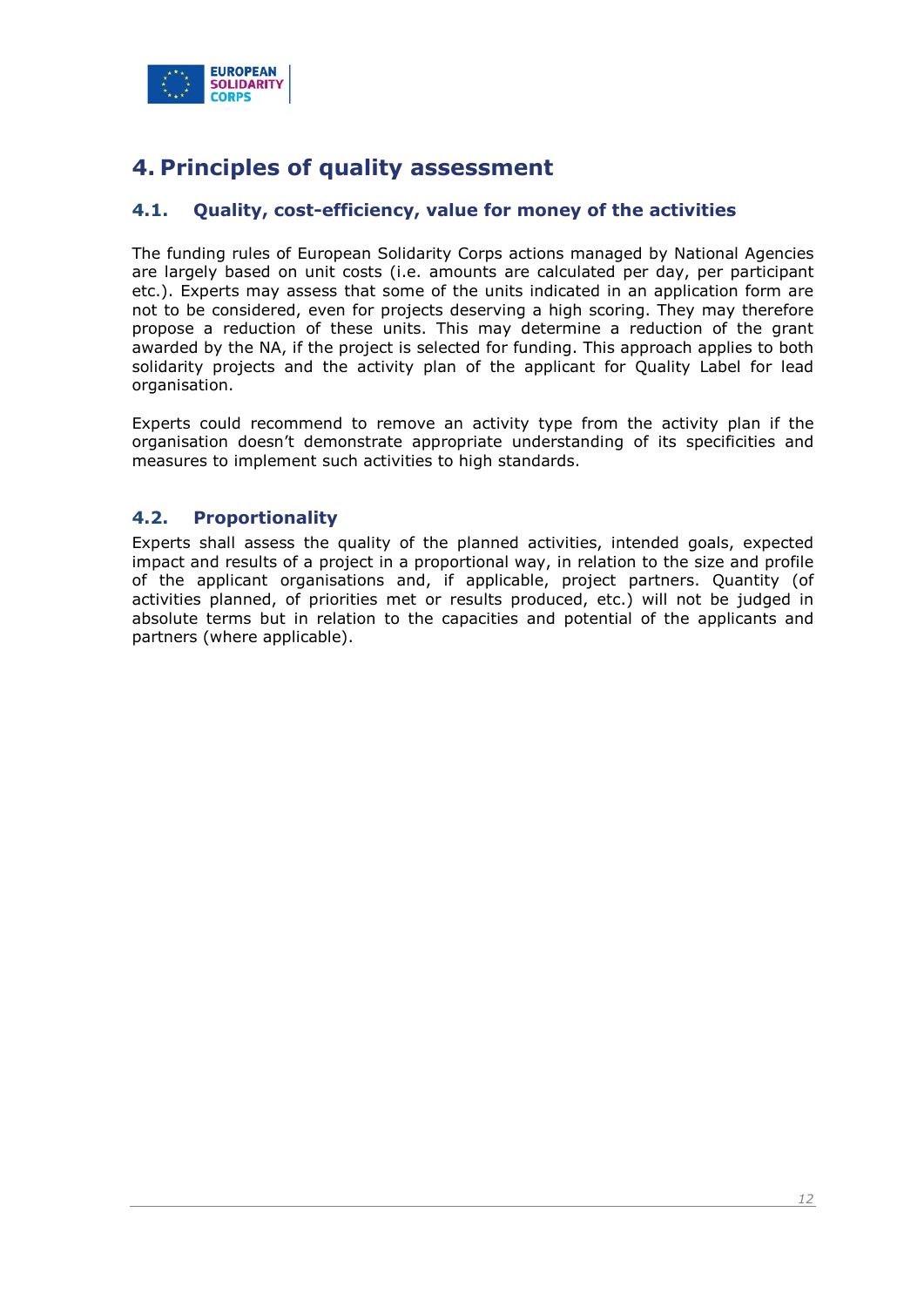

# <span id="page-12-0"></span>**5. Interpretation of award criteria**

Notwithstanding the general principles of proportionality and quality, cost-efficiency, value for money of the activities, as described in Chapter 4 of this Guide, this section aims to provide further explanation to experts as to how on how to assess the award criteria.

# <span id="page-12-1"></span>**1. Quality Label**

## **1.1. Award criteria for applications for Quality Label for host and/or support role**

### **1.1.1. Relevance**

The extent to which:

- the organisation's motives for participation in the European Solidarity Corps are convincing and clearly explained
- the organisation's objectives and regular activities address issues relevant for the objectives of the European Solidarity Corps and have a strong solidarity dimension

By using the relevance criterion the expert is required to assess whether the applicant organisation's objectives, motivation, activities, experience and background correspond to the objectives of the European Solidarity Corps. The expert needs to ensure that the award of the Quality Label to the applicant organisation actually contributes to the achievement of the objectives of the call. For this purpose, the experts shall consider primarily the information in the section 'About your Organisation' and analyse to what extent the organisation already has or intends to carry out activities in the solidarity field. The section on experience can provide additional information about the organisation's background but it should be noted that previous experience in international mobility programmes is not compulsory.

Experts must assess relevance strictly. Any public or private entity, whether non-profit or profit making, local, regional, national or international may be eligible in line with the eligibility criteria in the call for proposals. Organisations need to provide a convincing narrative as to why they are applying and explain how their organisation's profile aligns with the objectives of the programme.

Experts should critically evaluate if the information in the application form is rooted in the reality of its everyday work and if the links with the objectives of the call are concrete and tangible.

# **1.1.2. Quality of measures**

The extent to which the organisation respects the programme quality standards by:

- selecting and/or involving participants in activities through a transparent and fair process;
- ensuring adequate practical and logistical arrangements;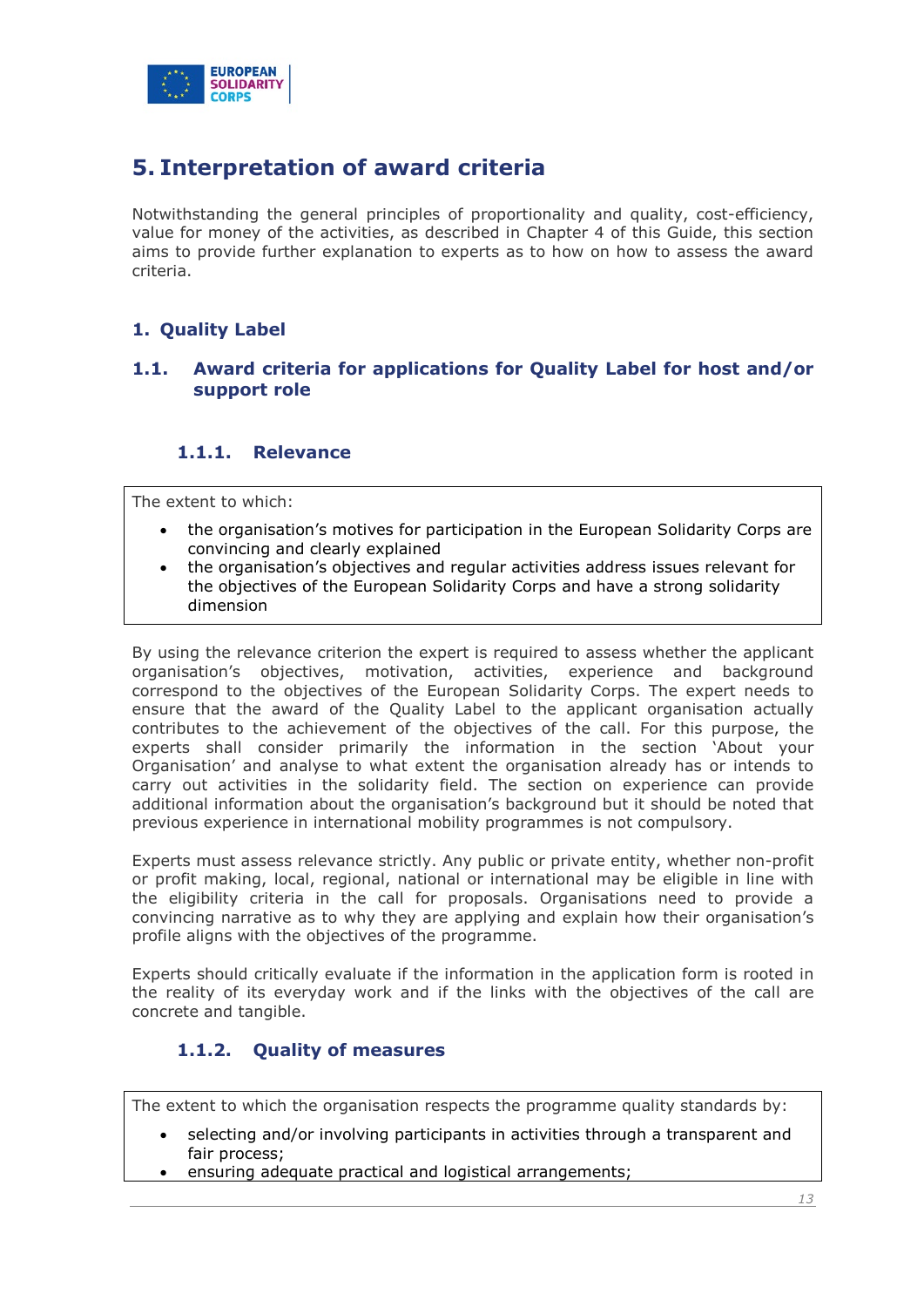

- ensuring adequate support for participants before, during and after the activity, as appropriate;
- ensuring that participants meet relevant clearance requirements, and undergo specific preparation, particularly for participants working with vulnerable groups in accordance with applicable national law;
- ensuring adequate personal support for participants;
- ensuring a solid learning component for participants and the recognition and validation of learning outcomes;
- guaranteeing the safety and protection of participants and target groups, in line with the avoidance of harmful activities principle;
- avoiding job substitution, routine tasks and tasks with low learning impact;
- designing and implementing high quality standard activities that respond to unmet societal needs and benefit participants, communities and target groups;
- reaching out, supporting and involving young people with fewer opportunities.

When assessing the quality of measures proposed, experts should:

- refer to the programme principles and quality standards, as outlined in the Quality Label section in the Programme Guide
- assess to what extent the organisation is capable of carrying out the tasks specific to its role and scope, as detailed in the Programme Guide. The applicant must demonstrate adequate capacity and provide detailed information how these tasks will be carried out, before, during and after the activities. The applicant is expected to describe the practical arrangements that they will put in place in order to carry out activities, even though the activities are not defined at this stage.
- pay attention whether the applicant has provided satisfactory answers relevant to each type of activity that they selected (volunteering teams and/or individual volunteering).

The organisation must prove it is capable to make adequate practical arrangements for volunteers, such as travel (including supporting young people with the visa application, if necessary) and accommodation (in case of host organisation) of the volunteer, as well as local transport. These details should be provided for each location, if applicable.

The applicant should demonstrate a good understanding of what volunteering means and how it is different from paid work. The proposal should show that volunteers will not carry out tasks of professional staff, in order to avoid job substitution and/or excessive responsibility for the volunteers. The applicant explains how the involvement of volunteers will complement but not substitute the work of paid staff. The applicant should ensure that the daily operations of the organisation are not dependent on the participant carrying out their activities. At the same time the applicant should provide sufficient assurance that volunteers will not displace paid staff or undercut their pay and conditions of service.

Experts should also check if the applicant demonstrates that the volunteers will have clear roles assigned and contact with the local community is facilitated. Routine tasks must be limited to the maximum extent.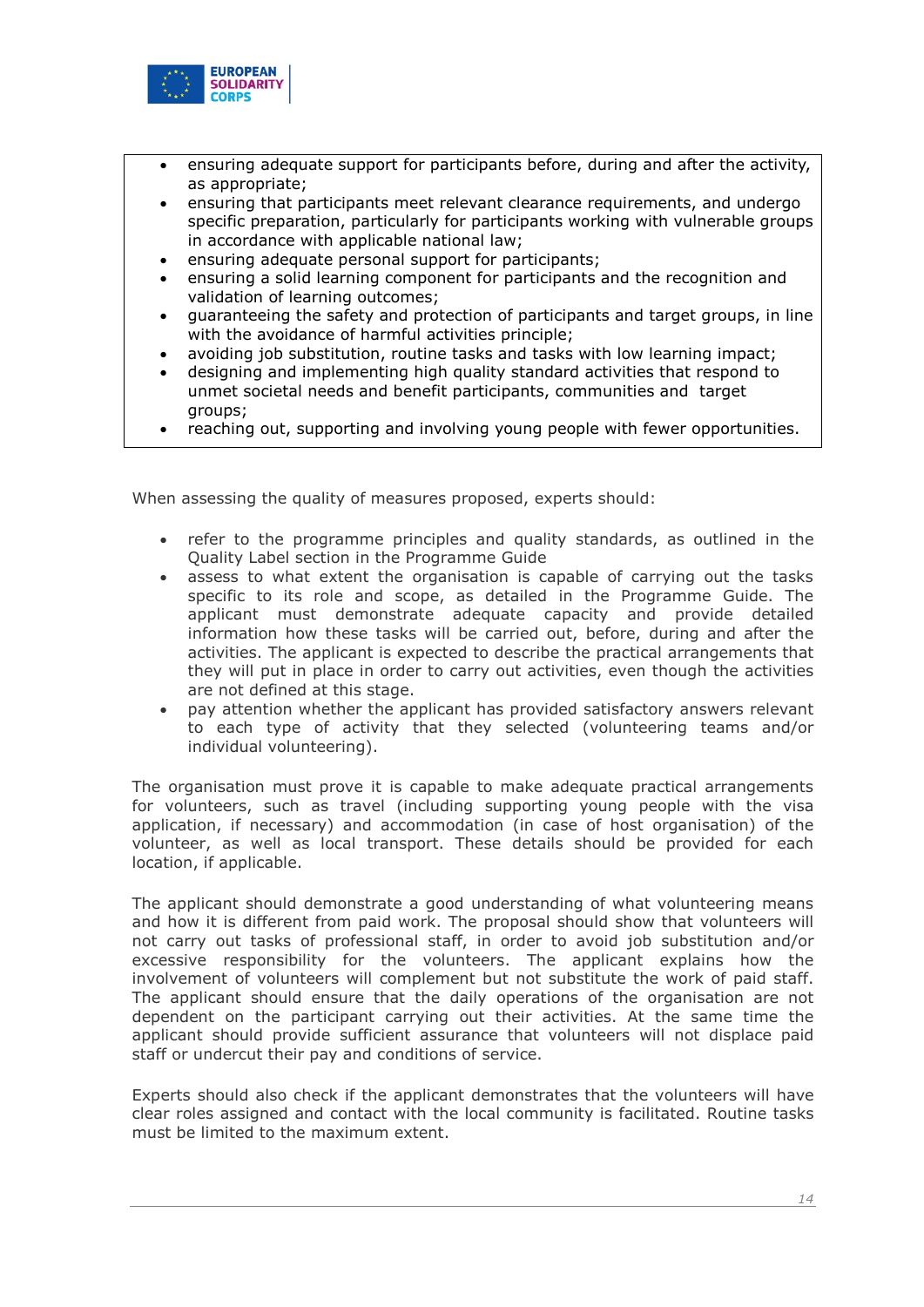

The issue of protection and safety of participants is very important and should be addressed clearly in the application form. The applicant should explain how they will guarantee a safe living and working environment for the participants. These measured should be described in detail and specific for each type of activity. Applicants should describe how they will identify risks and vulnerabilities and what preventative or reactive measures will be carried out in order to avoid risks and respond to incidents.

The recruitment practices of the organisation must ensure that the selection process will be fair and transparent and respect the programme guidelines (e.g use of portal). The applicant should describe the criteria on the basis of which they will select young people to participate in solidarity activities. One of the key aspects is to ensure that the motivation of the candidate is taken into consideration as the main reason behind their selection.

The organisation should ensure that participants receive good quality preparation before their activity, including linguistic, cultural and/or pedagogic preparation as necessary. Furthermore, if the organisation works with vulnerable groups, it must ensure that participants meet relevant clearance requirements, and undergo specific preparation, in accordance with applicable national law.

Applicants should provide details regarding the personal support, the training and the guidance that they will offer to participants during activities. The answers should be tailored to the role (support and/or host) that the organisation applies for. The organisation should explain how personal and learning support will be offered to participants and how they will help the young people integrate into the local community.

The support offered on return to participants should be described in detail, with regard to how young people will be assisted to:

- make best use of the experience and learning acquired through the project, particularly with regard to accessing the labour market
- remain engaged and active, including through involvement with associations, cooperatives, social enterprises, youth organisations and community centres.

With regard to the learning dimension of the planned activities, the organisation must be capable to guarantee a proper degree of support and mentorship and ensure that the learning dimension is structured in such a way that would permit the participant to track its learning process. The process must include regular exchanges with the mentor or other person assigned for the purposes of tracking the learning experience of the participant. The use of Youthpass and Europass is encouraged. Organisations should use these tools, in combination with others when needed, to validate the learning outcomes of participants. At the end of the activity, the organisation is responsible to issue a certificate for the participant.

Activities also need to provide learning opportunities for all the participants involved and they must be adapted to their profiles in order to ensure the best learning outcomes. Participants should be able to take part on an equal basis, regardless of their language abilities or other skills.

Particular attention should be paid to the inclusion section, as this aspect constitutes of key horizontal priority for the European Solidarity Corps. All applicants are expected to show how they will: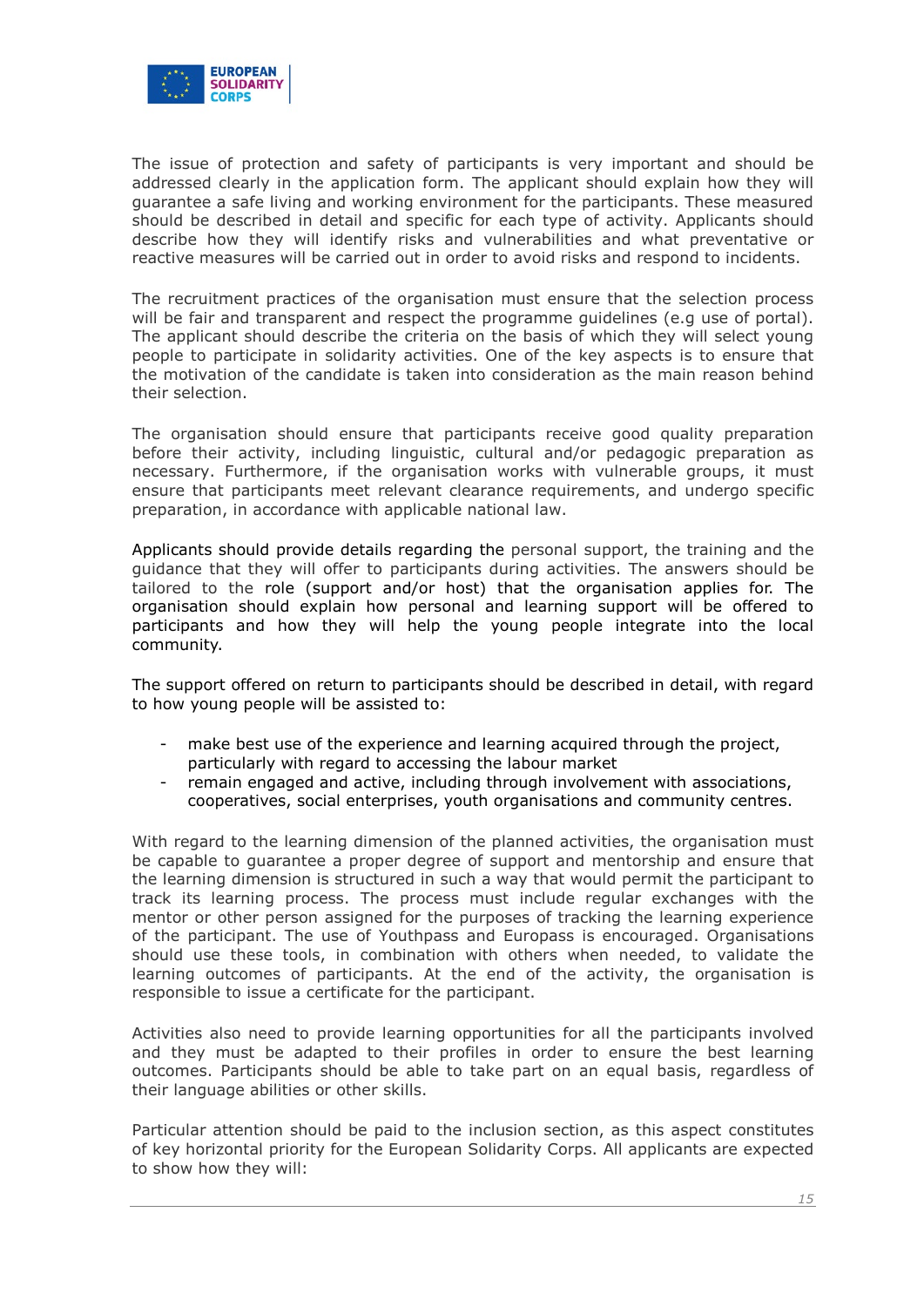

- reach out to specific young people with fewer opportunities, and how they will support them to participate fully and on equal footing with other participants
- support these young people to learn from the experience and capitalise on it to improve their situation.

The additional support that the young people with fewer opportunities would need and will be provided because of their comparative disadvantage must be fully explained and justified.

For applicants that indicate that they have no experience in working with young people with fewer opportunities, the experts should assess what measures they will put in place to reach out, select and support their participation (depending on the role chosen). Alternatively, the organisation may indicate that they will work with specialised partner organisations in order to meet the inclusion objectives of the programme and explain how they will do this.

The section on standard activities is relevant for the host role and is optional for the supporting role. If applicants applying for the supporting role choose to fill it in, the activities described should be those that they will coordinate/support together with host organisations.

Where standard activities are proposed, they should be clear and well-conceived. The experts should evaluate the rationale of the activities proposed and to what extent they are needs-based, responding to a societal challenge. The description can be relatively generic but sufficient for the expert to make a judgement, by also taking into account the profile of the organisation. For each activity, the solidarity dimension should be clearly explained and it should be evident how the participants and target groups/local community will derive benefits from each of the activities proposed.

# **1.1.3. Organisational capacity**

The extent to which:

- the organisation has demonstrated the ability and commitment to allocate appropriate resources to manage the European Solidarity Corps activities in accordance with applicable quality standards;
- the organisation has proposed appropriate steps to ensure continuity of activities in case of organisational changes;
- the organisation demonstrates a good approach towards identifying and working with partners.

The main purpose of this criterion is to determine whether applicants can deliver high quality activities. The experts should judge the answers provided by the applicant by taking into account the role(s) applied for (host/support).

The applicant should demonstrate that sufficient measures will be put in place and appropriate resources are allocated to implement the activities in a qualitative way. The experts should pay particular attention to proportional assessment, as resources to commit would vary depending on the applicant's objectives, size of organisation, etc. The experts should also evaluate the reliability of the commitments made by the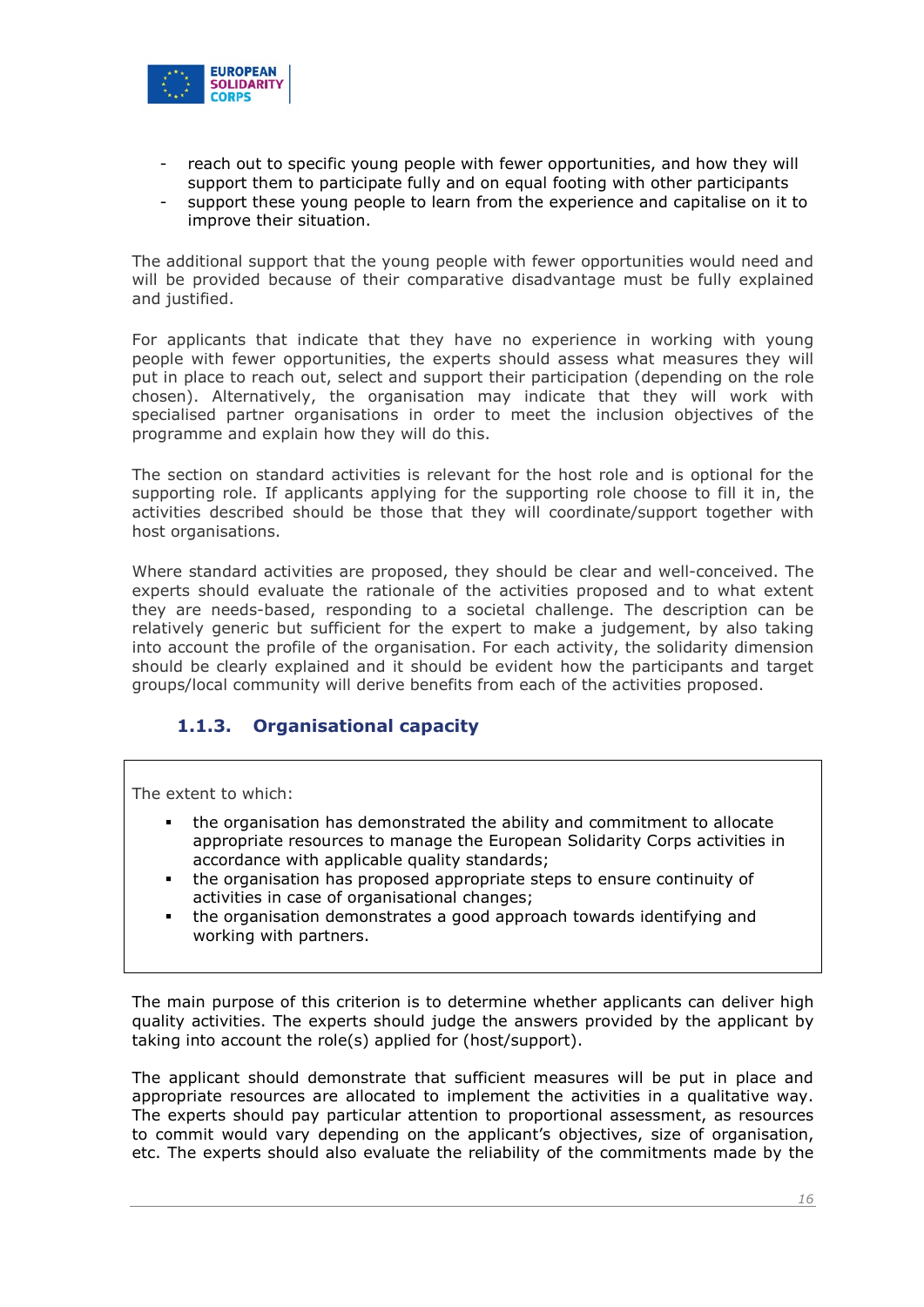

applicant, based on the measures described to ensure continuity and the level of involvement of the organisation's management.

The capacity and expertise of the organisations to support participants with fewer opportunities should also be evaluated (e.g. there is support available at the hosting venue and contingency plans for dealing with specific situations/needs that may arise).

How the applicant will identify and involve partners should be suitable to establish quality partnerships, ensuring an appropriate level of cooperation and commitment between organisations. Experts should also assess whether the profile and experience of the partners (if mentioned) are consistent with the set objectives.

#### **1.2. Additional award criteria relevant only for applications for Quality Label for lead organisation**

Proposals must score at least 60 points. Furthermore, they must score at least half of the maximum points in each of the categories of award criteria mentioned below.

When assessing the Quality Label for lead organisation, the experts should also take into account the following aspects:

- the long-term importance of the Quality Label: while the Quality Label does not allocate any funding, its award may allow successful applicants to access funding over a long period of time, and in some cases for significant grant levels.
- the resulting score may be used as part of budget allocation formulas when the approved applicants apply for funding. It is therefore necessary to fine-tune the scores to reflect the quality of the application as precisely as possible.
- each proposal should be considered on its own merits. Experts should avoid direct comparison of applications by organisations with a different profile. A similar activity plan presented by two very different organisations should not necessarily yield the same score.

# **1.2.1. Strategic approach (maximum 50 points)**

The extent to which:

- the applicant formulates a convincing long-term framework for achieving welldefined objectives, with clear milestones and adjustment measures;
- the stated objectives will address important societal needs and are relevant to the objectives of the European Solidarity Corps;
- the planned activities are suitable to address the identified needs and objectives;
- the targets proposed are realistic and sufficiently ambitious relative to objectives and capacity;
- the planned activities bring clear benefits to the participants, participating organisations and target groups and have a potential broader impact (e.g. on local, regional, national and transnational level);
- the planned activities and objectives demonstrate European added value;
- the applicant aims to promote environmental sustainability and responsibility and is planning to incorporate sustainable and environmental-friendly practices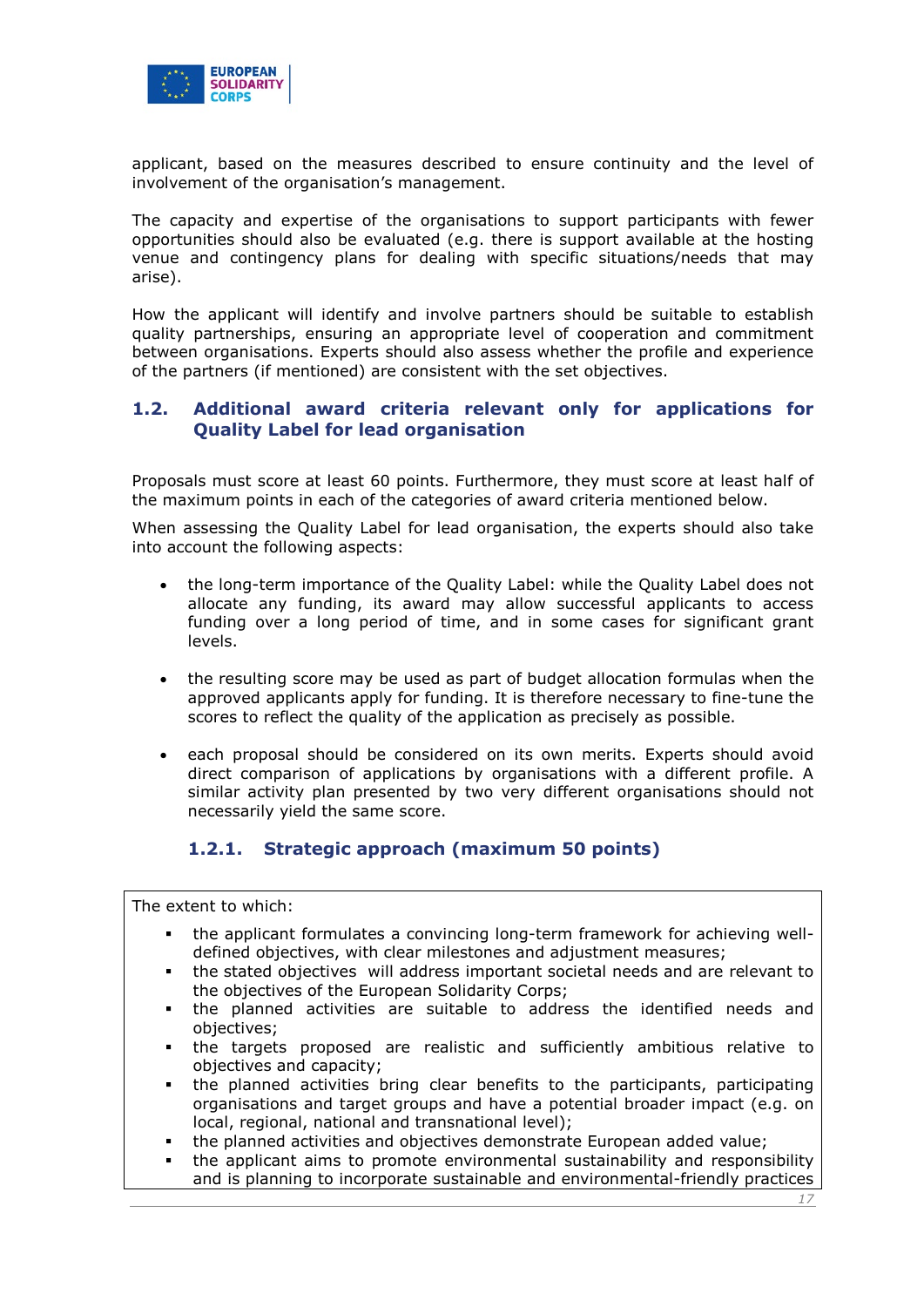

- in the activities
- the applicant is planning to make use of digital tools and methods to complement and improve activities.

The experts should use these criteria to analyse the applicant's longer term objectives and if the planned activities are well suited to reach these objectives and address identified needs. The strategic framework described by the applicant should fit with the objectives and the format of the action as described in the European Solidarity Corps Programme Guide.

The applicant should demonstrate that the proposed objectives will promote solidarity as a value and will aim to tackle important societal challenges while also enabling young people to acquire useful experience, skills and competences for their personal, educational, social, civic and professional development. The organisation should aim to tackle important societal challenges to the benefit of a community or society as a whole. The applicant should explain why the activities are needed and how they will address unmet needs. The expected impact of the activities should not be limited to the participants in the activities but extend to target groups and beyond.

The experts should carefully examine each proposed objective. If the application is approved, the organisation's overall progress will be measured against these objectives and implemented activities. Therefore, each approved objective must be clear and concrete enough to serve that purpose.

The experts should assess the activity plan in relation to the set objectives but also the size and profile of the organisation and with the management arrangements. The activities represent the means to address the needs and achieve the set objectives.

Previous experience in the programme, the organisation's size, length of the activity plan and the number of objectives proposed should be carefully considered. Experts must pay attention not to apply an over-simplified 'more is better' approach (e.g.longer activity plan or more numerous objectives cannot automatically translate into a higher score). Rather, experts must take into account the organisation's context and the entire content of the application when considering any of the abovementioned aspects. A good application will demonstrate self-awareness on part of the applicant, with a realistic outlook about their own capacity, resources and experience. For this reason, when the applicant already holds a Quality Label and a simplified application form is submitted, the experts may check the awarded Quality Label contents, for reference. Similarly, the narrative provided by applicants in the "Standard Activities" section of the application (relevant for host organisations) may also be taken into account by experts in order to gain context about the organisation and its activities.

The activity plan must be filled with numbers referring to volunteers hosted and/or supported by the lead organisation together with its partners. If the applicant is a supporting organisation, they will need to estimate how many volunteers they will include in activities, including those sent/hosted by themselves and those sent/hosted by their partner organisations. Based on the Activity Plan the lead organisation will request funding for these activities and they will be responsible for implementing them.

For both the objectives and the activity plan, a balance should be achieved between being realistic and ambitious enough to achieve impact. The type, number and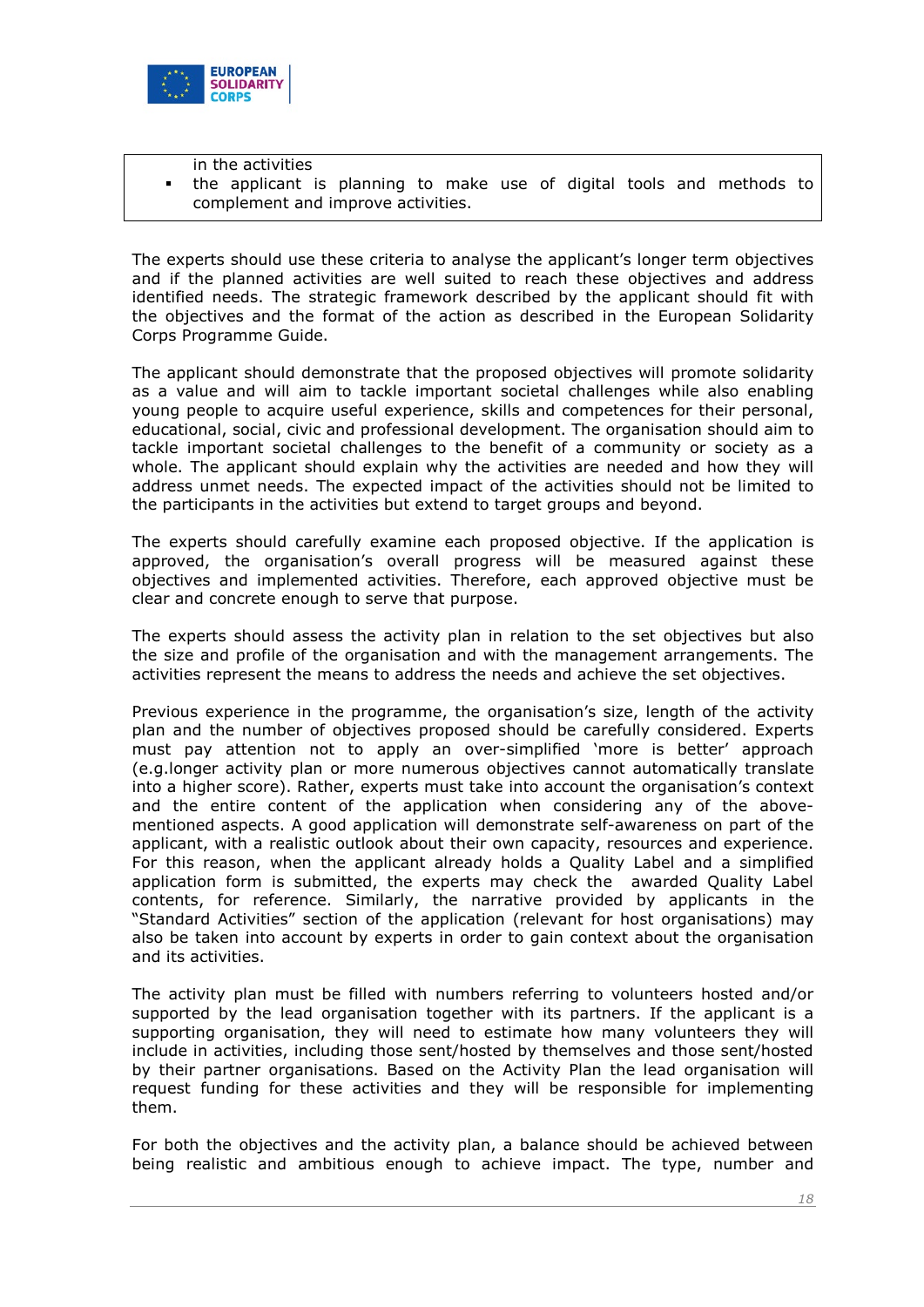

duration of activities applied for must be appropriate, realistic and match the capacity of the applicant organisation. the organisation's approach towards environmental sustainability and responsibility, particularly the practical aspect of maximising the use of funding opportunities offered by the Programme to support environmentally sustainable means of travel. Similarly, the applicant's use of digital tools and methods to complement and improve their planned activities should also be taken into account when establishing the score for this section.

For in-country activities, complementarity to existing national schemes should be clearly demonstrated. If there are any national schemes or local provision in place that may be the same or similar to the proposed project, the applicant clearly demonstrates how their project adds value and does not duplicate this provision. Proposals with in-country activities presenting a weak or a lack of European added value should not be considered as relevant in the context of the Corps.

# **1.2.2. Project management and coordination (maximum 50 points)**

The extent to which:

- the organisation ensures quality project management, including proper communication and coordination measures with partners;
- the measures aimed at disseminating the outcomes of the activities within and outside the participating organisations are appropriate and of high quality;
- the measures for monitoring and evaluating the activities are appropriate and of high quality.

The experts will use these criteria in order to determine the capacity of the applicant to implement the activity plan and achieve its objectives. The applicants are expected to provide a full description of the measures they will put in place in order to ensure sound project management including:

- adequate approach to project design and implementation
- clear methods to monitor progress, manage risks and address any problems encountered
- a description of who will take day to day responsibility for the project, how the applicant organisation is structured and the associated accountability and reporting lines
- business continuity measures
- effective mechanisms to coordinate and communicate between the participating organisations and with other relevant stakeholders.
- sound ways of ensuring effective distribution of tasks and responsibilities between partners
- adequate activities for evaluating the results of the project, in particular the quality of the learning outcomes of activities and the effectiveness of support measures put in place by the participating organisations, as well as the outcomes of the project as a whole
- a clear and good quality plan for the dissemination of the project results and proactive measures that will be taken to make the project results visible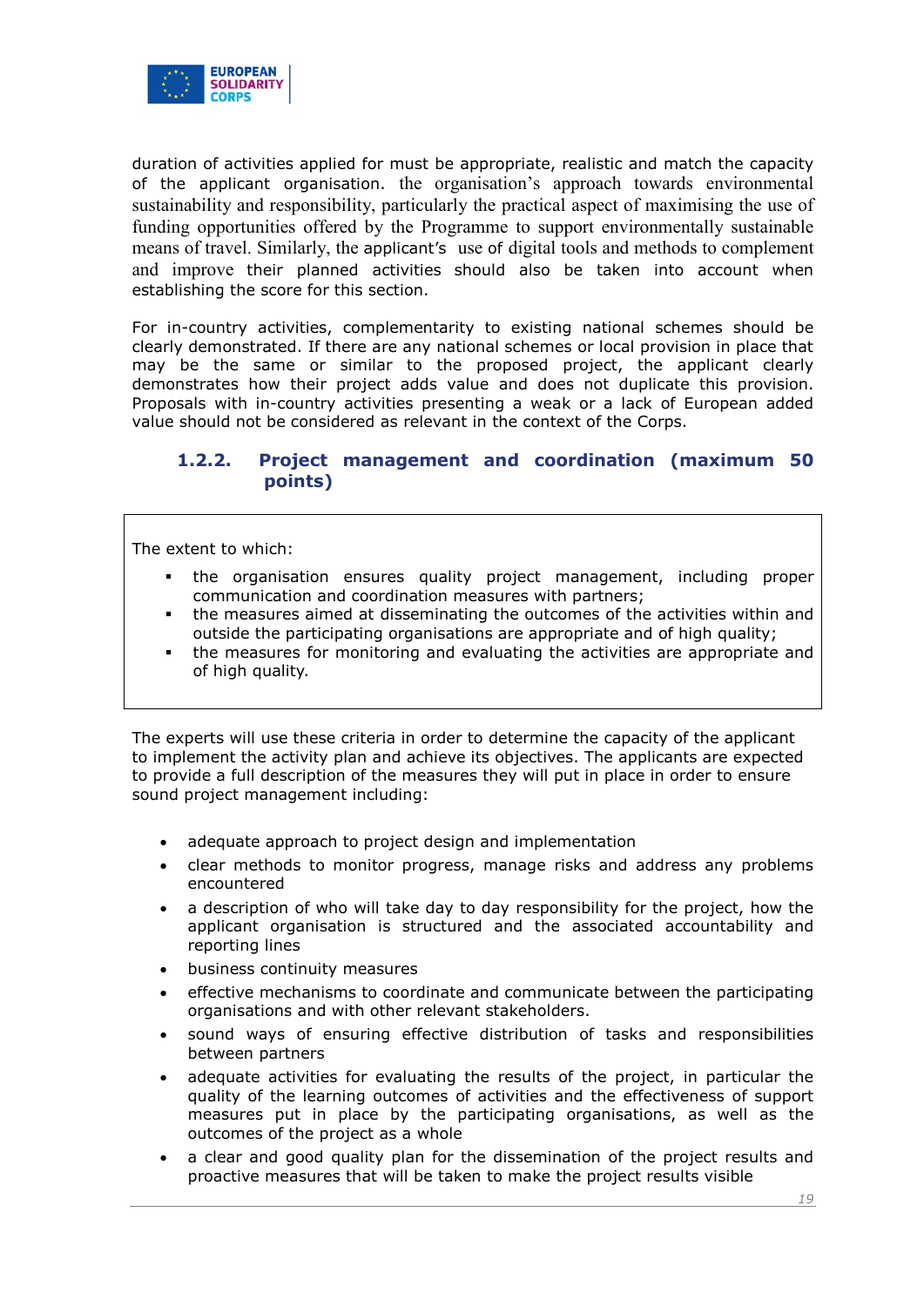

# <span id="page-19-0"></span>**2. Solidarity projects**

| <b>Criteria</b>                                                 |                                                                                                                                                                         | <b>Interpretation</b>                                                                                                                                                                                                                                                                                                                                                                                                                                                                                   |
|-----------------------------------------------------------------|-------------------------------------------------------------------------------------------------------------------------------------------------------------------------|---------------------------------------------------------------------------------------------------------------------------------------------------------------------------------------------------------------------------------------------------------------------------------------------------------------------------------------------------------------------------------------------------------------------------------------------------------------------------------------------------------|
| Relevance,<br>rationale and<br>impact<br>(maximum 40<br>points) | The relevance of the<br>project<br>the<br>to<br>objectives<br>and<br>priorities<br>0f<br>the<br>Solidarity<br>European<br>Corps                                         | The project fits with the objectives and priorities and<br>the format of the action as described in Part B of the<br>Solidarity Corps Guide. The project<br>European<br>represents an appropriate means of delivering the<br>objectives and priorities set out in the Call, and it is<br>clear what the project is aiming to achieve. The goal<br>and the objectives of the project are adequately<br>identified, and the key results that the project is<br>seeking to deliver are clearly summarised. |
|                                                                 | The degree to which<br>the project takes into<br>account the European<br>Solidarity<br>Corps<br>principles                                                              | The applicant should demonstrate that the project<br>will promote solidarity as a value and will address<br>important societal challenges.                                                                                                                                                                                                                                                                                                                                                              |
|                                                                 | The extent to which<br>the project provides<br>European<br>added<br>value by addressing<br>relevant topics                                                              | The project presents a clear European added value,<br>a concept which is explained in Part A of the<br>European Solidarity Guide, especially by having a<br>European dimension with regard to the topics, aims,<br>and expected outcomes. The project should reflect a<br>common concern for issues within the European<br>society.                                                                                                                                                                     |
|                                                                 | The relevance of the<br>project to the needs<br>of members of the<br>group                                                                                              | The project should indicate how this is relevant to<br>the needs of the individual members of the group.                                                                                                                                                                                                                                                                                                                                                                                                |
|                                                                 | The relevance pf the<br>project to the needs<br>of a target group (if<br>any)<br>and<br>communities                                                                     | The rationale for the project should be clearly<br>described. The applicant should explain why the<br>project is needed and how the demand for the<br>project has been identified. The project should<br>indicate how this is relevant to the needs of the<br>community that the project is addressing, and a<br>specific target group if there is one.                                                                                                                                                 |
|                                                                 | The potential impact<br>of the<br>project<br>on<br>members<br>of<br>the<br>group incl. their<br>personal,<br>entrepreneurship<br>skills<br>and<br>social<br>involvement | The project clearly describes the expected impact on<br>the groups' members during and after the lifetime of<br>the project. The applicant should demonstrate the<br>value and benefits created for the members through<br>the project, enabling them to not only make a<br>meaningful contribution and express their solidarity,<br>but also to foster their sense of initiative, creativity,<br>active European citizenship and entrepreneurial<br>spirit.                                            |
|                                                                 | The potential impact<br>on the target group<br>(if<br>any)<br>and<br>on<br>communities                                                                                  | The project clearly aims to tackle societal challenges<br>with a view to benefit the local community.<br>The impact on the community is realistically<br>estimated and explained through addressing local<br>issues, targeting a specific group or developing local<br>opportunities (particularly in communities located in                                                                                                                                                                            |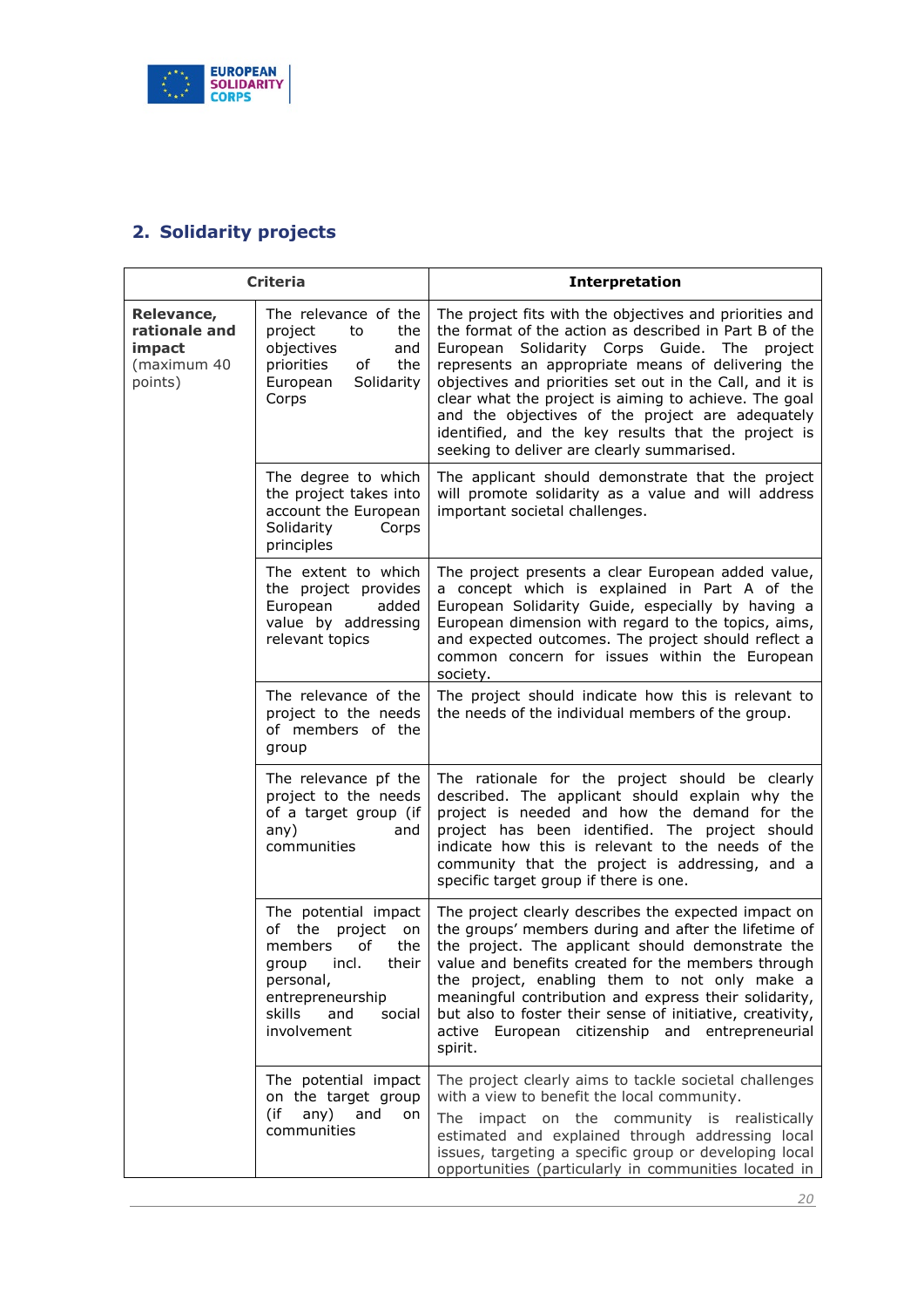

|                                                               |                                                                                                                                                                                                                                                                                         | rural, isolated or marginalised areas). A potential<br>impact on communities by setting common goals and<br>cooperating on the project can also be attached.                                                                                                                                                                                                                                                                                                   |
|---------------------------------------------------------------|-----------------------------------------------------------------------------------------------------------------------------------------------------------------------------------------------------------------------------------------------------------------------------------------|----------------------------------------------------------------------------------------------------------------------------------------------------------------------------------------------------------------------------------------------------------------------------------------------------------------------------------------------------------------------------------------------------------------------------------------------------------------|
| <b>Quality of</b><br>project design<br>(maximum 40<br>points) | The consistency<br>between<br>project<br>objectives<br>and<br>proposed activities                                                                                                                                                                                                       | The proposed activities are well suited to address the<br>identified needs and reach the objectives that were<br>set for the project. The applicant describes how the<br>proposed activities will be carried out, including their<br>preparation of these activities. The activities are<br>realistic and match the capacity of the group.                                                                                                                     |
|                                                               | The extent to which<br>the<br>project<br>is<br>designed, developed<br>and implemented by<br>young people.                                                                                                                                                                               | The proposal shows that the young people have<br>initiated and planned the project. The young people<br>are the ones preparing and implementing the<br>activities. If an organisation is involved, its<br>involvement is minimal in carrying out the project<br>but rather supports the group of young people on<br>administrative aspects.                                                                                                                    |
|                                                               | The extent to which<br>the composition<br>of<br>the group permits to<br>reach<br>the<br>project<br>objectives                                                                                                                                                                           | The composition of the group is well described. The<br>profiles of each member and how they add value to<br>the project are explained in detail. The objectives of<br>the project match the capacity of the group to<br>deliver.                                                                                                                                                                                                                               |
|                                                               | The<br>clarity,<br>completeness<br>and<br>quality of all<br>the<br>phases of the project<br>(planning,<br>preparation,<br>implementation,<br>evaluation<br>and<br>sharing the results)                                                                                                  | All the phases of the project have been properly<br>structured in order to realise the objectives of the<br>activities<br>project.<br>The<br>are<br>clearly<br>defined,<br>comprehensive, realistic and linked to the objectives<br>of the project. It provides learning opportunities for<br>the participants involved. Working methods are<br>clearly presented.                                                                                             |
|                                                               | The extent to which<br>learning process and<br>learning outcomes in<br>the project is thought<br>through,<br>identified<br>and documented, in<br>particular<br>through<br>Youthpass                                                                                                     | The applicant explains what the participants expect<br>their learning process to be like. The expected<br>learning outcomes of the participants are described<br>and in line with the identified needs.<br>The fact that the participating organisations intend to<br>use the Youthpass process and tool to stimulate<br>participants' reflection on their learning process, is<br>considered as an element of quality of the project.                         |
|                                                               | The extent to which<br>the<br>project<br>incorporates<br>sustainable<br>and<br>environmental-<br>friendly<br>practices,<br>accessible<br>and<br>inclusive activities, as<br>well as makes use of<br>digital<br>tools<br>and<br>methods<br>to<br>complement<br>and<br>improve activities | The<br>the<br>of<br>project<br>demonstrates<br>presence<br>sustainable and environmental-friendly practices in<br>its activities. The activities should be designed in<br>accessible and inclusive manner, taking into account<br>the needs of participants with fewer opportunities<br>(both members of the group and a target group).<br>The project should incorporate new or alternative<br>practices or tools, be it through digital or other<br>formats. |
| <b>Quality of</b><br>project<br>management                    | The<br>practical<br>arrangements,<br>management,                                                                                                                                                                                                                                        | The project demonstrates that efficient measures are<br>put in place to ensure that objectives are achieved.<br>The general coordination, distribution of tasks and                                                                                                                                                                                                                                                                                            |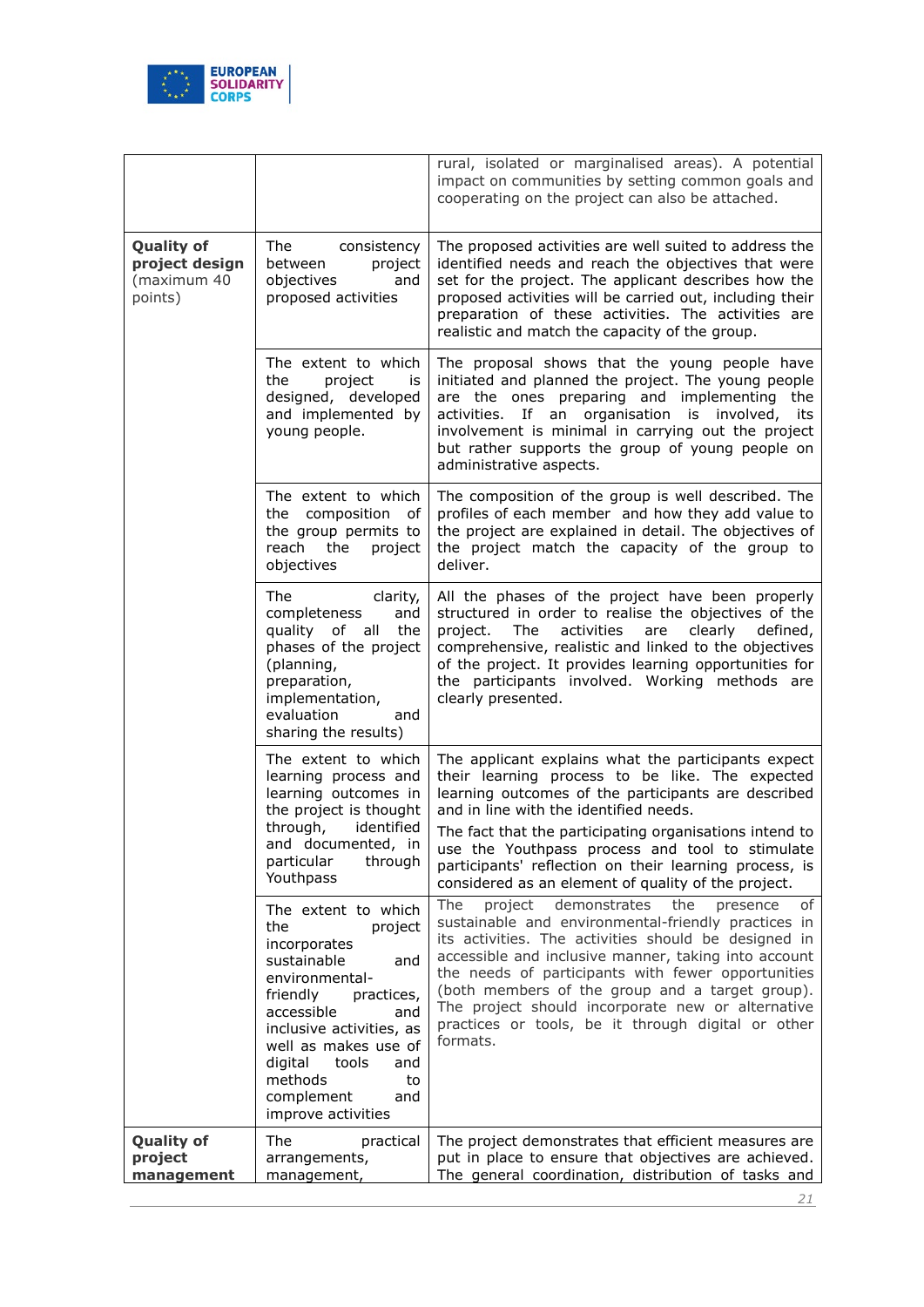

| (maximum 20<br>points) | cooperation<br>and<br>communication<br>between<br>the<br>the<br>οf<br>members<br>group                       | responsibilities between members of the group, and<br>working methods are put in place to ensure effective<br>management and control of the project.<br>distribution of tasks and<br>The<br>responsibilities<br>the<br>commitment<br>and<br>active<br>demonstrates<br>contribution of all members. The project shows that<br>cooperation and communication among them is<br>effectively planned. The tasks and responsibilities of<br>each member are clearly distributed |
|------------------------|--------------------------------------------------------------------------------------------------------------|---------------------------------------------------------------------------------------------------------------------------------------------------------------------------------------------------------------------------------------------------------------------------------------------------------------------------------------------------------------------------------------------------------------------------------------------------------------------------|
|                        | The.<br>for<br>measures<br>evaluating<br>the<br>οf<br>the<br>outcomes<br>project                             | project includes adequate activities<br>The<br>for for<br>evaluating the results of the project and its overall<br>success.                                                                                                                                                                                                                                                                                                                                               |
|                        | The.<br>for<br>measures<br>making the project<br>visible to others who<br>are not involved in<br>the project | The project includes a clear plan for making the<br>project's outcomes visible.                                                                                                                                                                                                                                                                                                                                                                                           |
|                        | The<br>for<br>measures<br>sharing the outcomes<br>of the project                                             | project includes a clear plan for<br>The<br>the<br>dissemination of the project's outcomes, describes<br>the dissemination activities, and identifies the right<br>target group(s) of these activities.                                                                                                                                                                                                                                                                   |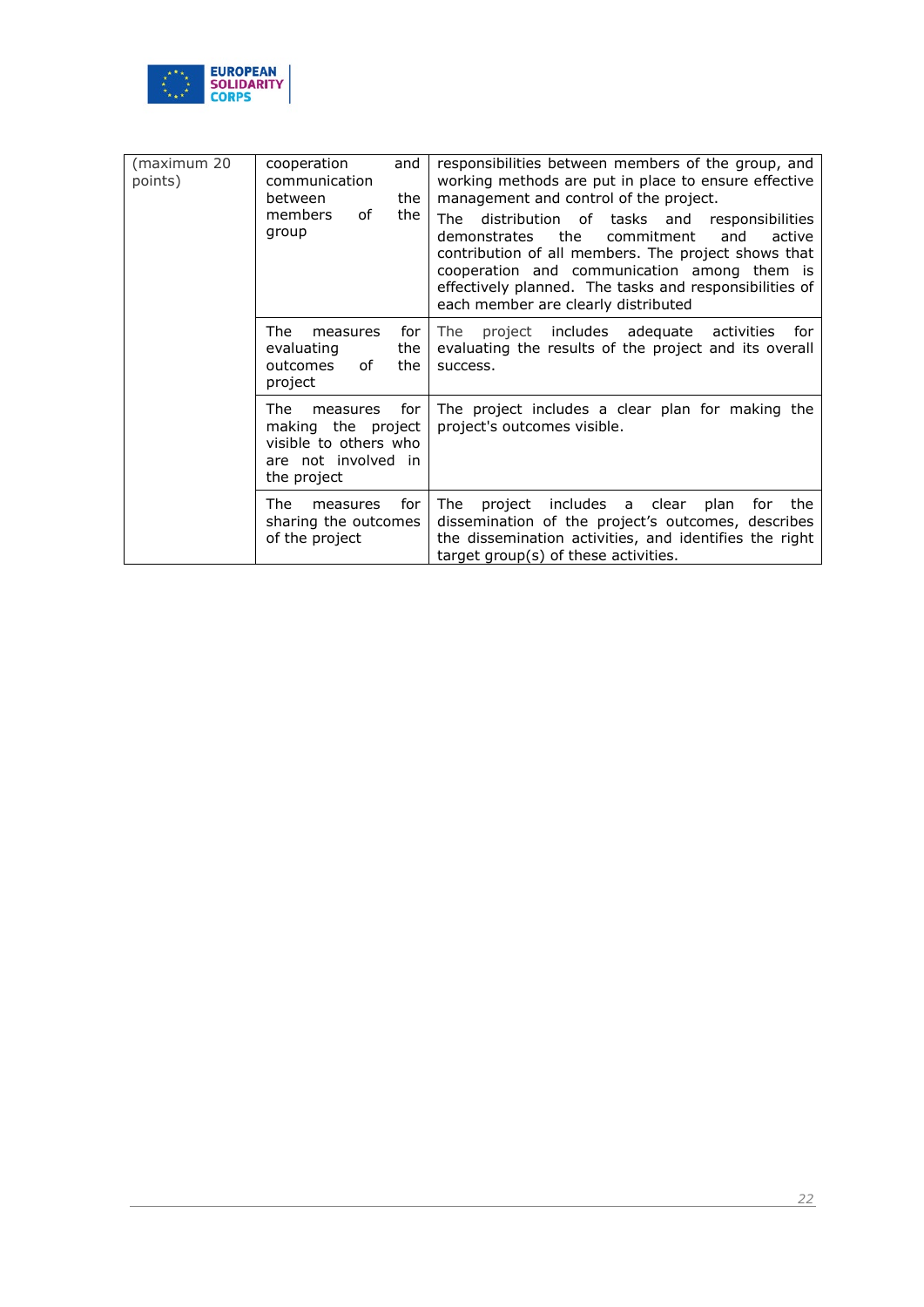

# <span id="page-22-0"></span>**Annex I - Declaration on the prevention of conflicts of interest and disclosure of information**

#### **DECLARATION ON CONFLICT OF INTERESTS AND CONFIDENTIALITY**

[European Solidarity Corps], [Call for Proposals N° [XXX]] - [Action], [selection round or reporting period [final submission date]]

# **Conflict of interests**

I, the undersigned [FAMILY NAME, first name], having been appointed as an expert for the abovementioned call, declare that I am aware of Article 61 of the Financial Regulation, which states that:

*"1. Financial actors within the meaning of Chapter 4 of this Title and other persons, including national authorities at any level, involved in budget implementation under direct, indirect and shared management, including acts preparatory thereto, audit or control, shall not take any action which may bring their own interests into conflict with those of the Union. They shall also take appropriate measures to prevent a conflict of interests from arising in the functions under their responsibility and to address situations which may objectively be perceived as a conflict of interests.*

*2. Where there is a risk of a conflict of interests involving a member of staff of a national authority, the person in question shall refer the matter to his or her hierarchical superior. Where such a risk exists for staff covered by the Staff Regulations, the person in question shall refer the matter to the relevant authorising officer by delegation. The relevant hierarchical superior or the authorising officer by delegation shall confirm in writing whether a conflict of interests is found to exist. Where a conflict of interests is found to exist, the appointing authority or the relevant national authority shall ensure that the person in question ceases all activity in the matter. The relevant authorising officer by delegation or the relevant national authority shall ensure that any further appropriate action is taken in accordance with the applicable law.* 

*3. For the purposes of paragraph 1, a conflict of interests exists where the impartial and objective exercise of the functions of a financial actor or other person, as referred to in paragraph 1, is compromised for reasons involving family, emotional life, political or national affinity, economic interest or any other direct or indirect personal interest."*

I hereby declare that I do not fall under any of the following circumstances in which a conflict of interests might exist. I confirm that, if I discover before or during the performance of my tasks that a conflict of interests exists, I will declare it immediately to the contracting party.

#### **Examples of conflict of interests:**

- Direct benefit in case of advice on development of a new policy;
- Involvement in the preparation of the proposal;
- Direct benefit in case of acceptance of the proposal;
- Close family relationship with any person representing a participating organisation in the proposal;